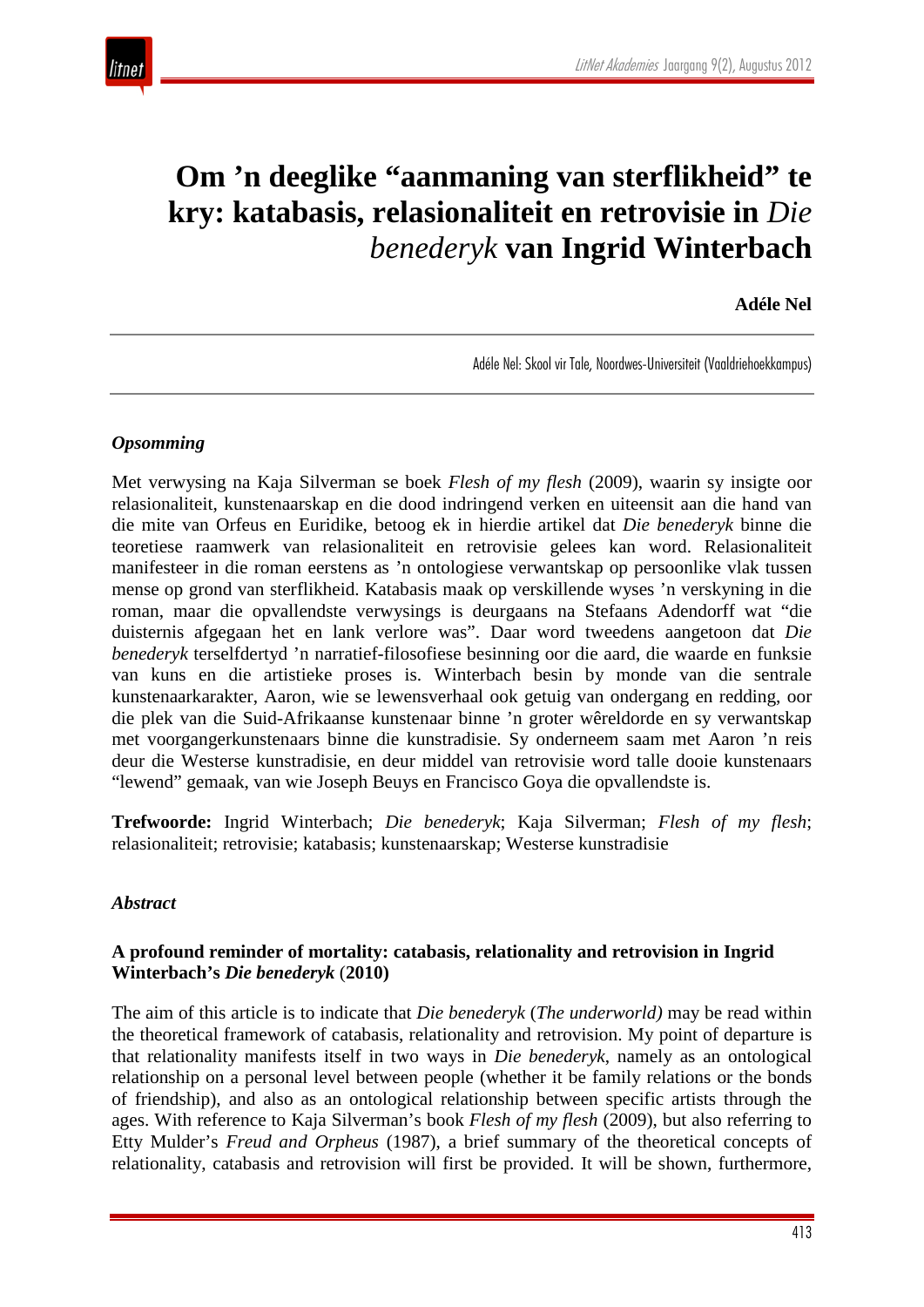that at the same time *Die benederyk* is a narrative philosophical reflection on the nature, value and function of art and the artistic process. However, since every artist also works within a specific public sphere and tradition this aspect, too, is relationally based.

The title itself, *Die benederyk*, already establishes a connection with death and the myth of Orpheus and Eurydice that is confirmed throughout the story. Silverman uses this wellknown myth, as recorded by Ovid in Book X of *The metamorphoses,* as her starting point from which she develops her theory of relationality. What is not so well known in Western literature is the fact that after the second disappearance of Eurydice into Hades, Ovid adds a redemptive coda to Book XI, which largely invalidates the woman-death link and lays the foundation of relationality. Orpheus is murdered by the vicious Maenaden. This results in his second descent into the underworld. When he arrives in Hades he sees what he had seen before, but he sees it anew and differently. He embraces Eurydice lovingly and in doing so he acknowledges her ontological equality (Silverman 2009:181). In this way, they re-enact what had happened before, cancelling the violence of the events and transforming it into a reversible and ontological equalising analogy (Silverman 2009:181).

Orpheus's descent into the underworld is related to the Greek concept of *katabasis* – a concept defined as a movement or journey downwards. According to Falconer (2005:2) the Greeks used the term *katabasis* (Latin *descensus ad infernas*) metaphorically to refer specifically to the story of a living person who had visited the underworld and returned reasonably unscathed to the land of the living.

Silverman's (2009) thesis regarding the theory of relationality is bound up with the fact that mortality is the most comprehensive and basic feature that man shares with *every* other living being on earth. Finiteness marks the time and place where we end and others begin, both spatially and temporally. It is the acknowledgement of this limitation that gives us a sense of our place within the larger whole (Silverman 2009:4). Silverman (2009:8) then engages with the ideas of psychoanalyst and writer Lou Andreas-Salomé. She refers to Salomé's memoir, *Looking back*, in which she voices insights that correspond with Ovid's coda in the recording of the Orpheus myth. Salomé attributes a redemptive power to this type of looking, i.e. the capacity to revive the past so that it happens again, but in a new way. She refers to this process as the healing power of *Nachträglichkeit* – a term originally created by Freud, but used in a different sense by Salomé. She also attributes a number of other powers to *Nachträglichkeit,* namely the possibility that it can cleanse sin, raise the dead and resolve differences between people.

*Die benederyk* tells the story of two brothers, Aaron Adendorff and his brother Stefaans. The novel addresses, among other issues, the quest for the meaning of life by both characters after each one descends into his own personal hell and in the slow process of re-emerging back towards the light. Both are struggling with their own sins, the death of their loved ones, broken relationships between people and the intense emotions of dealing with loss.

The most striking reference to someone visiting the underworld and returning is found when Stefaans is said to have gone down to the darkness and had been lost for a long time. During the course of the narrative Stefaans is likened to the biblical New Testament Lazarus, who was resurrected to life, but also to Joseph of the Old Testament, who was saved from certain death in the pit. Among other things, the novel tells the story of Stefaans's descent into darkness due to drug addiction, the turning point in his life, as well as his gradual return to the land of the living. After this catabatic experience, Stefaans gains insight into his relationship with other flesh being of his flesh and understands his existence as an aware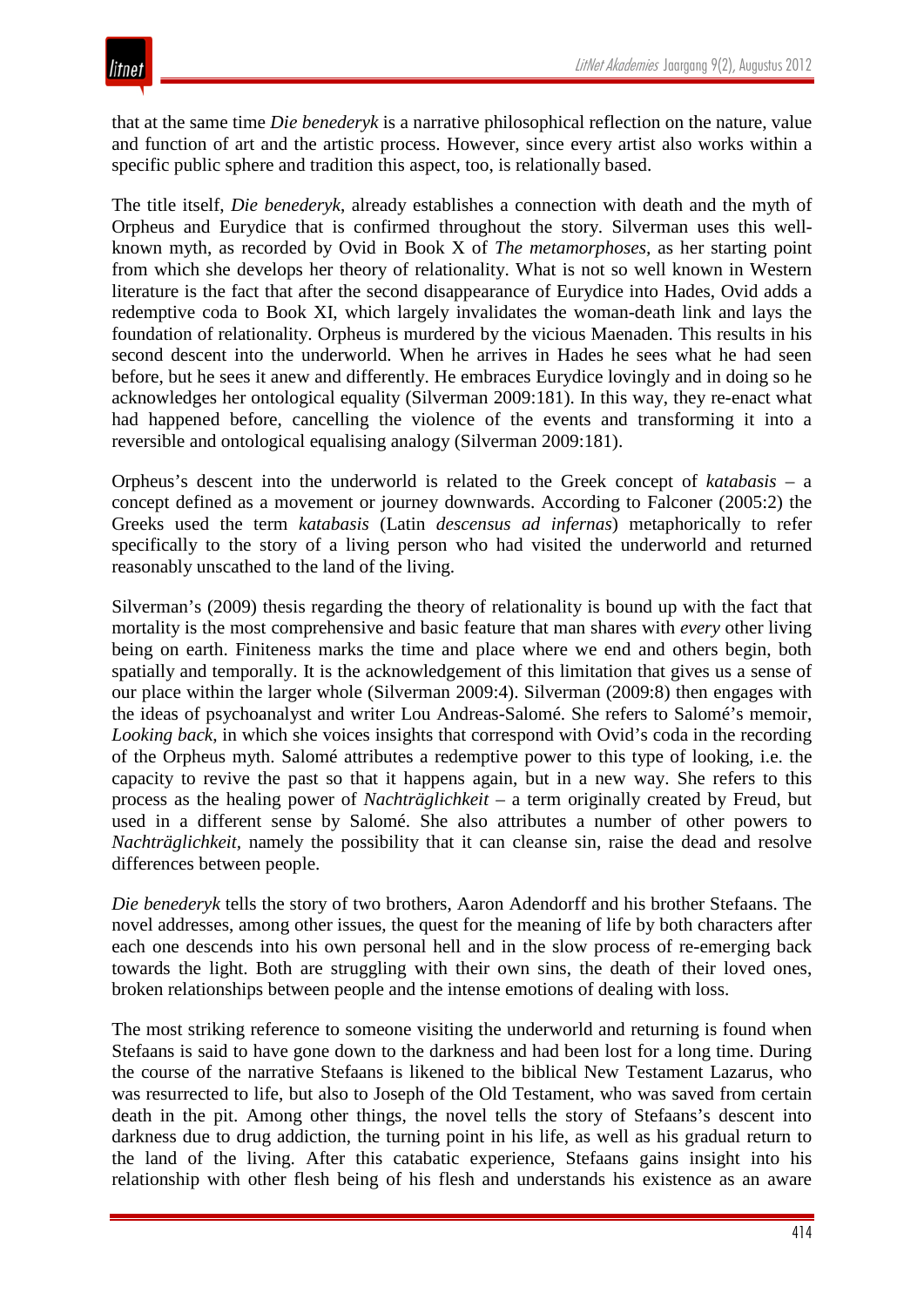

being with a body that has limitations, so that relationality is established. He then reflects on those that he has left behind, whether dead or alive, and so he starts his journey to renewal and regeneration. He accepts his fate, reconnects with his lost brother and heals broken relationships with departed family and friends through retrovision, exorcises his fears, and finally experiences release.

Aaron Adendorff, the painter, is the central character in the novel. His story, too, is one of destruction and salvation. After the death of his wife, Naomi, Aaron descends to the dark depths of depression and is also confronted with his own mortality when a cancerous growth is removed from one of his kidneys.

There is another striking link with the Orpheus myth in this novel regarding art and the creative process. A conclusive connection exists between being an artist and relationality. It is specifically the descent into the underworld that is presented as the creative process. In this way, the story of Aaron as an artist highlights a different aspect of relationality.

Aaron's art is initially figurative in nature and as such he associates himself with the recognisable image. However, after the 1980s his work becomes more abstract as he loses touch with the physical image. This change in the subject-object relation distresses Aaron, because he is constantly aware that the loss of the image – of a discernible object – could be the death of all structure: a formal *dead* end. The tone in which the novel is written gets its power from the inevitable influence of the invisible image as is evidenced by the description of the intense experience of loss every time the recognisable image disappears. For Aaron, the benefit of his insights into relationality is the rediscovery of his lost loved one, here being the recovery of the recognisable image. He, too, accepts loss and overcomes his anxiety. His renewed creative drive and the prospect of the exhibition in Berlin is proof of his renewal and regeneration.

The ontological relationship between people isn't important only for the personal connections and dialogue with predecessors, but also for the insight it gives into what it entails being an artist. It also highlights the connection between artists throughout the ages. Thus, Aaron's retrovision is also a comprehensive overview of Western art history, including many references to predecessor artists with whom he feels a kinship. Feeling himself marginalised (both as a person and as an artist), Aaron takes a critical look at his own figurative paintings as well as those of a few chosen, fictional artists. These include Jimmy Harris (a videographer who has an obsession with deconstructive creativity) and Moeketsi Mosekede (a politically correct artist).

Many deceased artists, of whom Joseph Beuys and Francisco Goya are the most notable, are resurrected through retrovision. This historical layering has the effect of a palimpsest, viewing the present as being intertwined with the past. In this way relationality between the past and the present is suggested. *Die benederyk* is, therefore, indeed a narrative philosophical reflection on the nature, value and function of art in the early 21st century, the history of Western art and the artistic process. Thierry De Duve's comment, as quoted by Lyotard (1992:16), is especially relevant to this novel as it refers to the issues addressed by it: "The question of modern aesthetics is not 'What is beautiful, but rather what is art to be and what is literature to be?"

This article also briefly explores what the terms *art* and *artwork* currently mean. Adorno's statement in *Aesthetic theory* (1997:1) is relevant here: "It is self-evident that nothing concerning art is self-evident anymore, not its inner life, not its relation to society, not even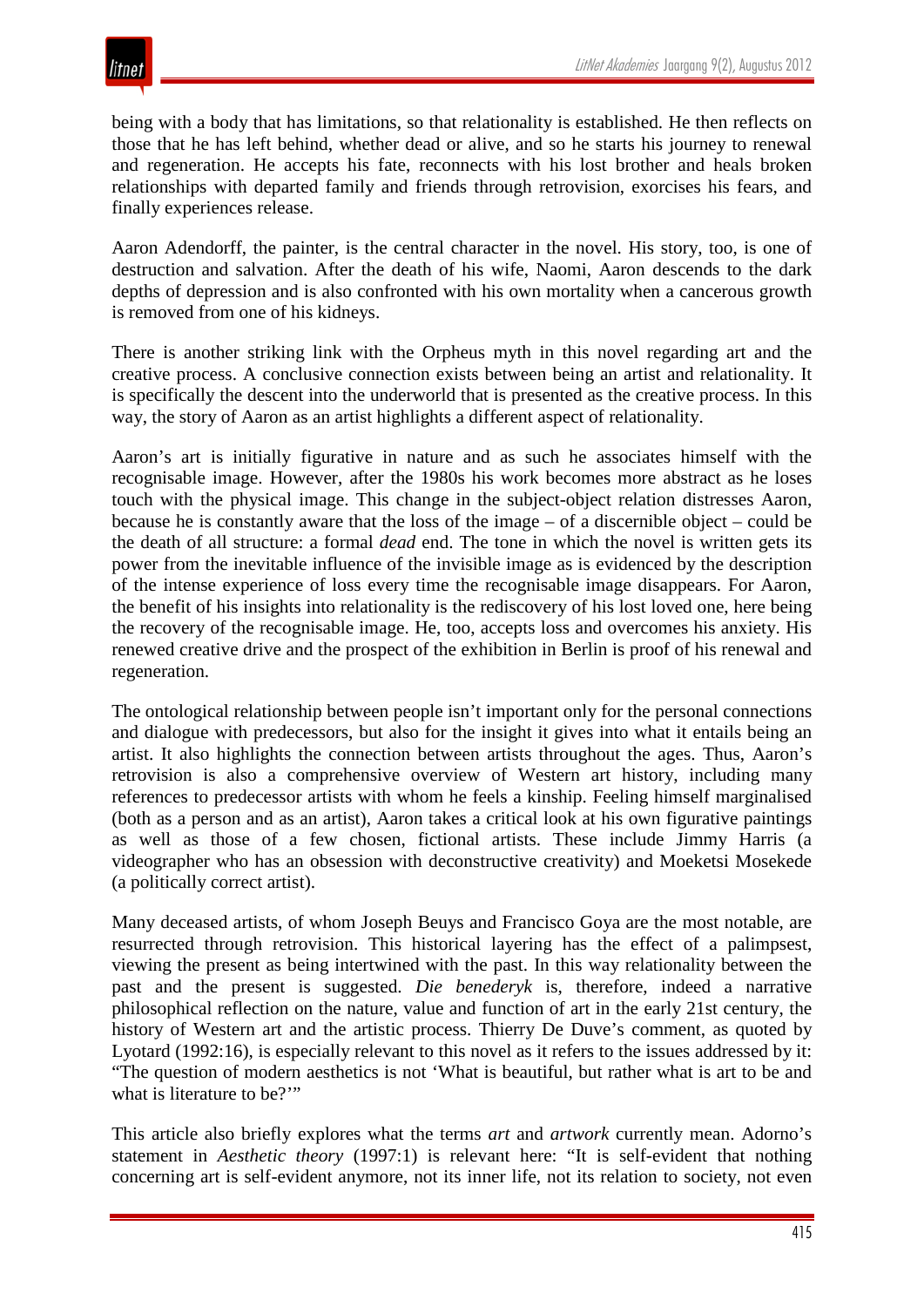its right to exist." In fact, it could be argued that this pronouncement is the artistic theoretical framework on which Winterbach constitutes her reflection of art and what it means to be an artist in *Die benederyk*. This novel reflects on the meaning of art, the origin and nature of creative expression (the formation of art) and the possible value thereof. In conclusion it is clear that Winterbach is making explicit pronouncements on art theory through her characters. This means there is evidence of inter-textual poetic reflection. Although these poetic views cannot necessarily be attributed to Winterbach as a visual artist, the narrative philosophical reflection about the creative process confirms once more the particular relationship between her prose and her visual disposition.

**Key words:** Ingrid Winterbach; *Die benederyk*; Kaja Silverman; *Flesh of my flesh*; relationality; retrovision; catabasis; artistry

### **1. Inleiding**

Op grond van die titel kan daar in *Die benederyk* (2010) reeds 'n verband gelê word met die dood en die mite van Orfeus en Euridike; 'n verband wat in die loop van die verhaal telkens bevestig word. Hierdie roman is inderdaad verhaalmatig gemoeid met die dood en hellevaart, maar ontgin terselfdertyd 'n soeke na verbande en samehang  $(314<sup>1</sup>)$ , met ander woorde relasionaliteit asook die aard en wese van kuns en kunstenaarskap. Andries Gouws wys in sy artikel "Ingrid Winterbach as skrywer en as beeldende kunstenaar – enkele beskouings" daarop dat daar in Winterbach se prosa talle eksplisiete verwysings na beeldende kuns is (2008:9). Nie alleen is baie van haar karakters kunstenaars nie, maar bekende kunstenaars uit die verlede kom dikwels ter sprake, en sommige beskrywings in haar romans is geskoei op skilderye. In *Die benederyk* sit Winterbach hierdie kenmerkende werkwyse voort, en bevestig opnuut die verwantskap tussen haar prosa en haar visuele ingesteldheid.

Die doel van hierdie artikel is om aan te toon dat *Die benederyk* binne die teoretiese raamwerk van relasionaliteit, hellevaart en retrovisie gelees kan word. My uitgangspunt is dat relasionaliteit op tweërlei wyse in *Die benederyk* manifesteer: as 'n ontologiese verwantskap op persoonlike vlak tussen mense (hetsy met betrekking tot familie- of vriendskapsbande), en ook as 'n ontologiese verwantskap tussen spesifieke kunstenaars deur die eeue heen. Aan die hand van Kaja Silverman se boek *Flesh of my flesh* (2009), maar ook verwysend na Etty Mulder se *Freud en Orpheus* (1987), sal ek poog om 'n bondige samevatting te gee van die teoretiese konsepte van relasionaliteit, katabasis en retrovisie. Daar word voorts ook aangetoon dat *Die benederyk* terselfdertyd 'n narratief-filosofiese besinning oor die aard, die waarde en funksie van kuns en die artistieke proses is, maar omdat elke kunstenaar binne 'n bepaalde openbare sfeer en tradisie werk, het hierdie aspek ook relasionaliteit as grondslag.

As interpretatiewe strategie beoog ek ook 'n relasionele lees na aanleiding van Susan Stanford Friedman se konseptualisering van verruimteliking ("spatialization") van die teks en 'n gepaardgaande relasionele lees. In 'n artikel, "Spatialization: A strategy for reading narrative" (2002), bou Friedman voort op Julia Kristeva se insigte met betrekking tot die verruimteliking van die narratief. 'n Volledig ruimtelike lesing van 'n narratiewe teks behels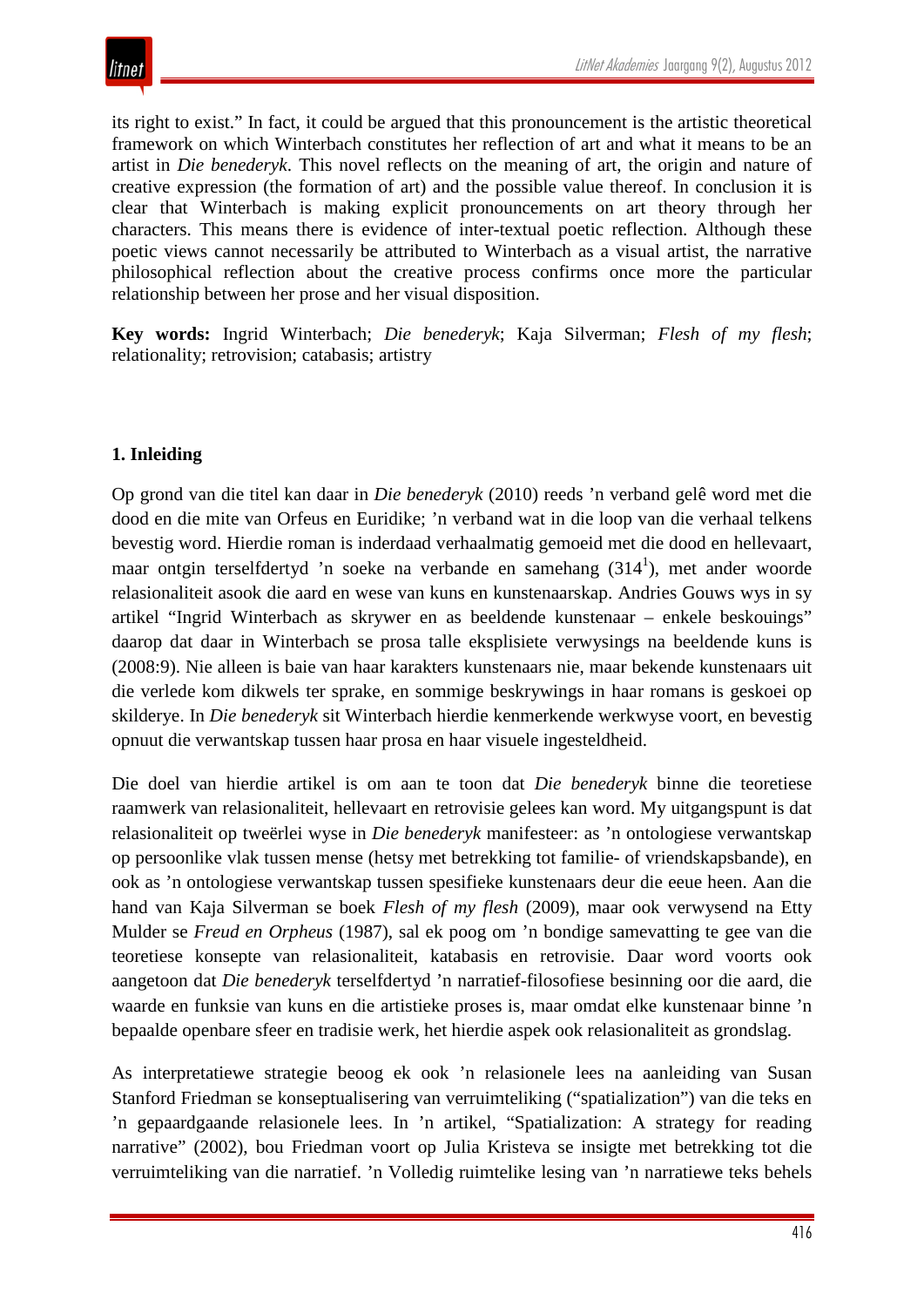volgens Friedman (2002:219) 'n interpretasie van die interaksie tussen die horisontale en vertikale narratiewe koördinate, en betrek die skrywer, leser en teks. 'n Horisontale narratief beskryf Friedman as die opeenvolging van gebeure (hetsy intern of ekstern) wat in ooreenstemming met die ordenende beginsels van die plot en narratiewe perspektief "gebeur". Ingeslote is die ruimte, karakters, handeling, inisiële "probleem", progressie en sluiting – met ander woorde die fokus van die tradisionele narratologie.

Die vertikale as van die narratief sluit in 'n "in diepte"-lees (dus 'n afdaal na die benederuimte) van die teks en dit geskied gelyktydig met die horisontale teks-in-progressie. 'n Relasionele lees veronderstel 'n interaktiewe verwantskap tussen die oppervlak en die palimpsestiese dieptes van 'n gegewe teks. Hoewel ten nouste met mekaar verweef, kan die vertikale dimensie in drie onderskeidende aspekte onderverdeel word ter wille van ontleding: die literêre, historiese en psigiese.<sup>2</sup> Sowel die literêre as die historiese aspekte van die ingebedde vertikale narratief betrek 'n dialoog met ander tekste, wat hetsy bewustelik of onbewustelik deur die skrywer voorsien is. Hierdie dialoog bestaan as 'n "mosaïek van aanhalings en verwysings" wat deur die leser geïnterpreteer moet word. Friedman (2002:225) som die voordeel van die konseptualisering van die narratief in ruimtelike terme soos volg op:

In contrast to typological approaches, spatialization emphasizes the psychodynamic, interactive, and situational nature of narrative processes; it also provides a fluid, relational approach that connects text and context, writer and reader. [...] But a reading strategy based in the identification of horizontal and vertical narratives axes fosters relational readings, discourages "definite" and bounded interpretations, and encourages a notion of the text as a multiplicitous and dynamic site of repression and return.

In *Die benederyk* sluit die palimpses van tekste onder andere in: 'n kunshistoriese diskoers, die mite van Orfeus en Euridike, en verskeie Bybelse verwysings, soos die verhale van Lasarus en van Josef en sy broers. Thomas Mann se tetralogie *Joseph und seine Brüder (Joseph and his brothers)* is 'n opvallende interteks, terwyl verskeie "bewustelike tekste" aan die einde van die roman as "erkennings" gelys word. As teoretiese stramien by die lees van Winterbach se roman kan Kaja Silverman se teks *Flesh of my flesh* (2009), waarin sy insigte oor relasionaliteit, kunstenaarskap en die dood indringend verken en uiteensit aan die hand van die mite van Orfeus en Euridike ('n mite wat bestempel kan word as 'n oernarratief van Westerse subjektiwiteit), betrek word.

### **2. Katabasis, relasionaliteit en** *Nachträglichkeit***: 'n teoretiese besinning**

Orfeus se neerdaal na die benederyk hou verband met die Griekse begrip *katabasis*, wat volgens die WAT (Hauptfleisch 1970) gedefinieer word as "beweging of gang ondertoe". Volgens Falconer (2005:2) het die Grieke die term *katabasis* (Latyn *descensus ad infernas*) metafories gebruik om spesifiek te verwys na die verhaal van 'n lewende persoon wat die doderyk besoek het, en redelik ongeskonde teruggekeer het na die land van die lewendes.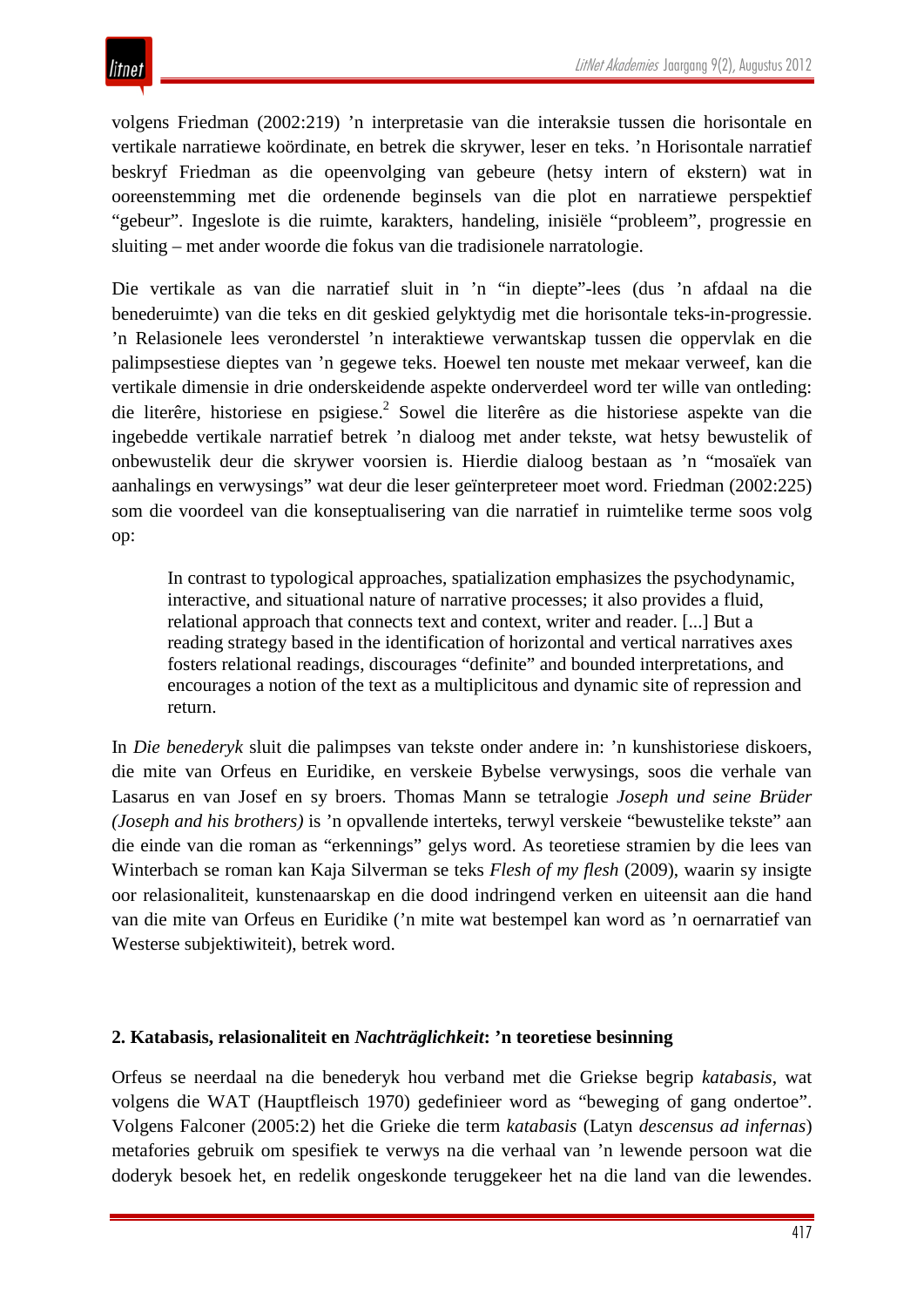Human (2010) wys egter tereg daarop dat dié benederyk (onderwêreld, inferno/hel) terselfdertyd ook ruimte van regenerasie en kreatiwiteit is. Die mitologiese onderwêreld waarna Orfeus afdaal, is met ander woorde die hiernamaals, of die ryk van die duisternis waar die onsterflike siele van afgestorwenes hulle bevind.

Mulder (1987:11) betoog op haar beurt dat Sigmund Freud se beskouings 'n argetipiese herhaling van Orfeus is, omdat hy ook 'n model aanbied vir die weg na benede, na die onderwêreld van die onbewuste: "Hij is, in analogie met Orpheus, op zoek naar verloren, gestolde beelden, met de bedoeling deze terug te halen, omhoog te voeren, en in de realilteit van het bewustzijn te verwerken." Die benederyk waaruit Orfeus sy gestorwe geliefde wil terugvoer na die lig, is dus die mitologiese model van dit wat in die 20ste eeu as die onderbewuste aangedui word. Mulder maak voorts die stelling dat die mitologiese verhaal van die katabasis óók geïnterpreteer kan word as die eksternalisering van die afdaal na die onderbewuste: "Dit wil zeggen dat het proces van inkeer, het verwerven van zelfinzicht, een aanschouwelijke, zinnebeeldige vorm heeft aangenomen" (1987:15).

Die soeke na "verlore beelde" en die proses van selfinsig en innerlike rypwording (individuasie) is egter nie slegs op die persoonlike proses binne 'n individu van toepassing nie, maar ook op 'n hele kultuur – daar is met ander woorde sprake van 'n kollektiewe kultuurhistoriese ontwikkeling. Naas Orfeus en Freud spesifiseer Mulder ook 'n derde katabasis, of wat sy noem 'n "halte plaats halverwege in dit culturele individuatieproces", naamlik Dante (1265-1321) se *La divina commedia.* Margaret Atwood verwys op haar beurt na Jorge Luis Borges se "Nine Dantesque essays", waarin hy die teorie uiteensit dat die totale *La divina commedia* ("this whole vast and intricate structure") "was composed by Dante mainly so that he could get a glimpse of the dead Beatrice, and bring her back to life in his poem. It is because he is writing about her, and only because he is writing about her, that Beatrice is able to exist again, in the mind of the writer and reader" (Atwood 2002:172).

Vir al drie vorme van katabasis is die deurslaggewende oomblik steeds die ervaring van verlies of trauma of afdwaling. Dié trauma word veroorsaak deur die dood van die geliefde: "dat in deze samenhang veralgemeend kan worden tot 'de dood van de oer-liefde'" (Mulder 1987:16). Waar Freud en die konsepte van die psigoanalise ter sprake kom, is die dryfveer vir die afdaal na die onderbewussyn uit die aard van die saak aansienlik meer gekompliseerd. Tog is daar ook sprake van 'n teruggryp na die oergevoelens, wat insluit die "eerste geliefde", die moeder, asook die terugvind van oerbewegings en -drifte in die innerlike en die daarin versonke of verdronge dryfvere. James Hilman onderskryf by implikasie Muller se argument as hy ook die onbetwiste verwantskap tussen mitologie en psigologie op grond van die term *depth psychology* aantoon (1997:24)*.* Hy wys voorts daarop dat Freud aan die begin van sy teorieë ten opsigte van die dieptepsigologie die onderwêreld van die mitologie resoneer.

Die tese waarvandaan Silverman (2009) se teoretiese besinning oor relasionaliteit uitgaan, is die feit dat sterflikheid die mees omvattende en deurslaggewende eienskap is wat die mens met *elke* ander wese op aarde deel. Eindigheid markeer die punt waar ons eindig en ander begin, sowel ruimtelik as temporeel, en die erkenning van hierdie begrensdheid verleen aan ons 'n sin van plasing binne 'n groter geheel (Silverman 2009:4). Silverman gebruik die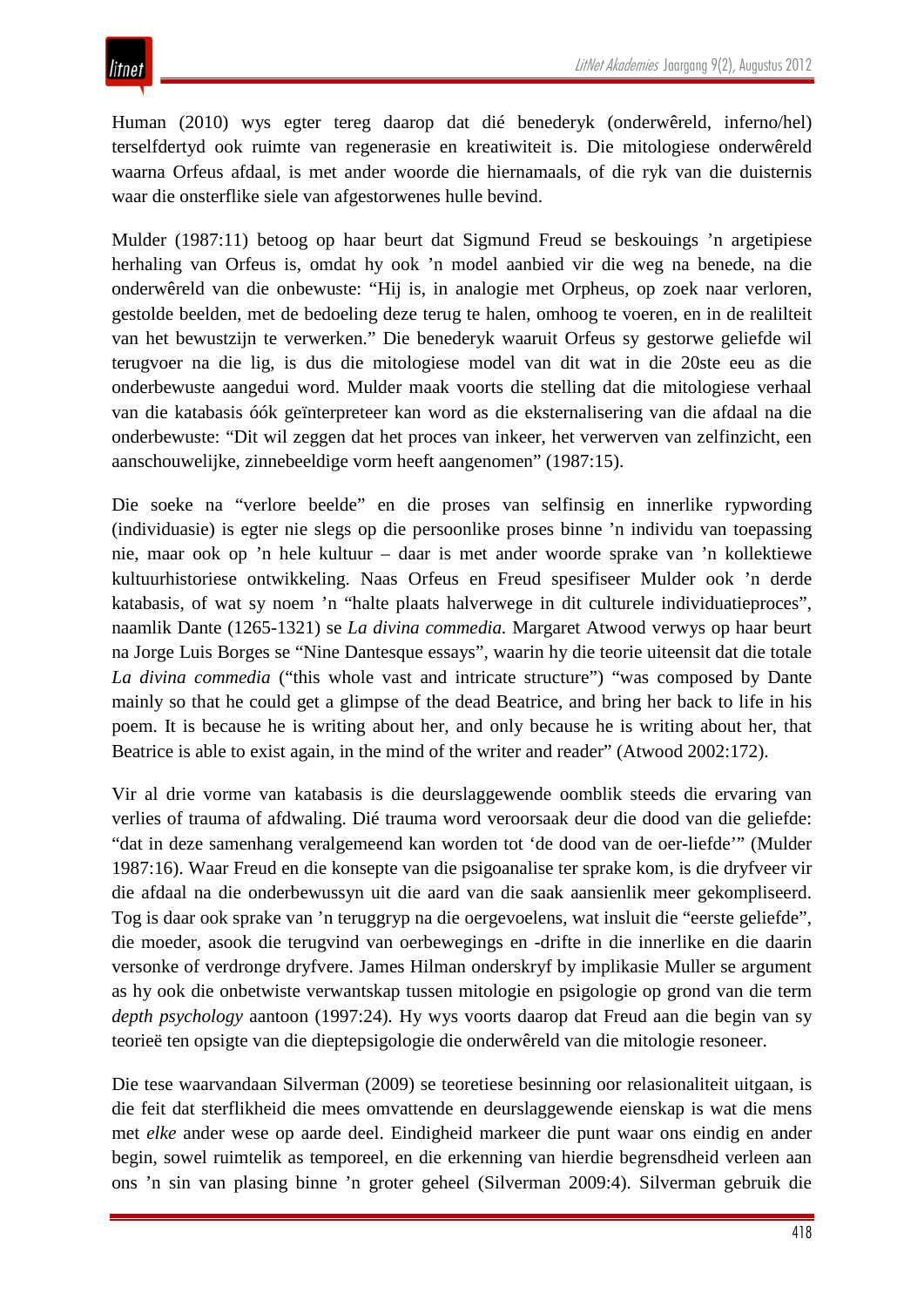bekende mite van Orfeus en Euridike, soos opgeteken deur Ovidius in Boek X van *The metamorphoses*, as uitgangspunt ten einde haar teorie van relasionaliteit te beredeneer*.* Minder bekend in die Westerse literatuur is die feit dat Ovidius ná die verhaal van Euridike se tweede verdwyning terug na die doderyk ook 'n reddende koda in Boek XI byvoeg, wat in 'n groot mate die vrou-dood-verbintenis ongeldig maak. Orfeus word deur die boosaardige Maenaden vermoor. Hy daal gevolglik 'n tweede keer na die benederyk, en as hy in Hades<sup>3</sup> aankom, sien hy wat hy voorheen gesien het, maar nou sien hy dit opnuut en *anders.* Hy was die eerste keer met sy terugkyk skuldig daaraan dat hy Euridike se tweede dood veroorsaak het, en hy het sy skuld verplaas deur sterflikheid aan vroue te koppel. As Orfeus nou vir 'n tweede keer kyk, sien hy Euridike op 'n ander wyse en omhels hy haar liefdevol – hy erken so haar ontologiese gelykheid (Silverman 2009:181). Daarna stap hulle hand aan hand deur die doderyk; soms loop hy voor en volg sy hom, en soms loop sy voor en volg hy haar. Orfeus se terugkyk na haar hou egter geen bedreiging meer in nie. Hulle herverorden ("reenact") só wat die vorige keer gebeur het, en kanselleer terselfdertyd die geweld van die gebeure en transformeer dit na in 'n tweeledige en ontologies gelykmakende analogie (Silverman 2009:181). [4](http://litnet.co.za/Article/om-n-deeglike-aanmaning-van-sterflikheid-te-kry-katabasis-relasionaliteit-en-retrovisie-in#_edn4) Vir Silverman (2009:40) is analogie die korrespondensie van twee of meer dinge *met* mekaar en dit struktureer elke aspek van die Syn. Sy verduidelik soos volg: "An analogy is a relationship of greater or lesser similarity between two or more ontologically equal terms – a corresponding *with,* rather than a corresponding *to.* Everything relates to everything else in this way, because analogy is the structure of Being" (Silverman 2010:179).

Die begrip *relasionaliteit* word vanuit 'n ander invalshoek deur Judith Butler (2004 en 2006) beredeneer. Sy lê klem op die menslike liggaam in 'n openbare rol: "Constituted as a social phenomenon in the public sphere, my body is and is not mine" (Butler 2006:26). Die mens as sosiale konstruk kan gevolglik nie selfstandig bestaan nie, en is reeds vanaf geboorte deel van 'n bepaalde diskursiewe praktyk. Sy beklemtoon egter ook, soos Silverman, dat verlies/verdriet en begeerte onteenseglik verband hou met relasionaliteit, en dat die teenwoordigheid óf die afwesigheid van die ander 'n voorveronderstelling is vir ons bestaan as subjekte.

Silverman (2009:8) tree voorts in gesprek met die opvattings van die psigoanalis en skrywer Lou Andreas-Salomé,<sup>5</sup> wat in háár persoonlike ontmoeting met haar eie sterflikheid tot die oorweldigende besef van relasionaliteit gekom het. Silverman verwys na Salomé se memoir getiteld *Looking back,* waarin sy insigte verwoord wat korrespondeer met Ovidius se koda in sy opskryf van die Orfeus-mite. Salomé skryf 'n verlossende krag toe aan hierdie wyse van (terug)kyk of retrovisie – dit wil sê die vermoë om die verlede weer te laat gebeur, maar op 'n nuwe manier. Sy suggereer selfs dat die transformasie in 'n mens se persoonlike verlede 'n verandering in die historiese verlede kan presipiteer. As ons omdraai en die "maat", of deelgenoot, of "geliefde", omhels wat ons verwerp of ontken het, kan al die verdwene mense van die verlede opnuut verrys. Salomé (in Silverman 2009:42-3) verwys na hierdie proses as die helende krag van *Nachträglichkeit,* 'n term wat oorspronklik deur Freud gemunt is, maar deur Salomé in 'n ander sin gebruik word. Sy skryf ook 'n aantal verdere kragte toe aan *Nachträglichkeit,* naamlik die moontlikheid om sondes weg te was, om die dooies te wek en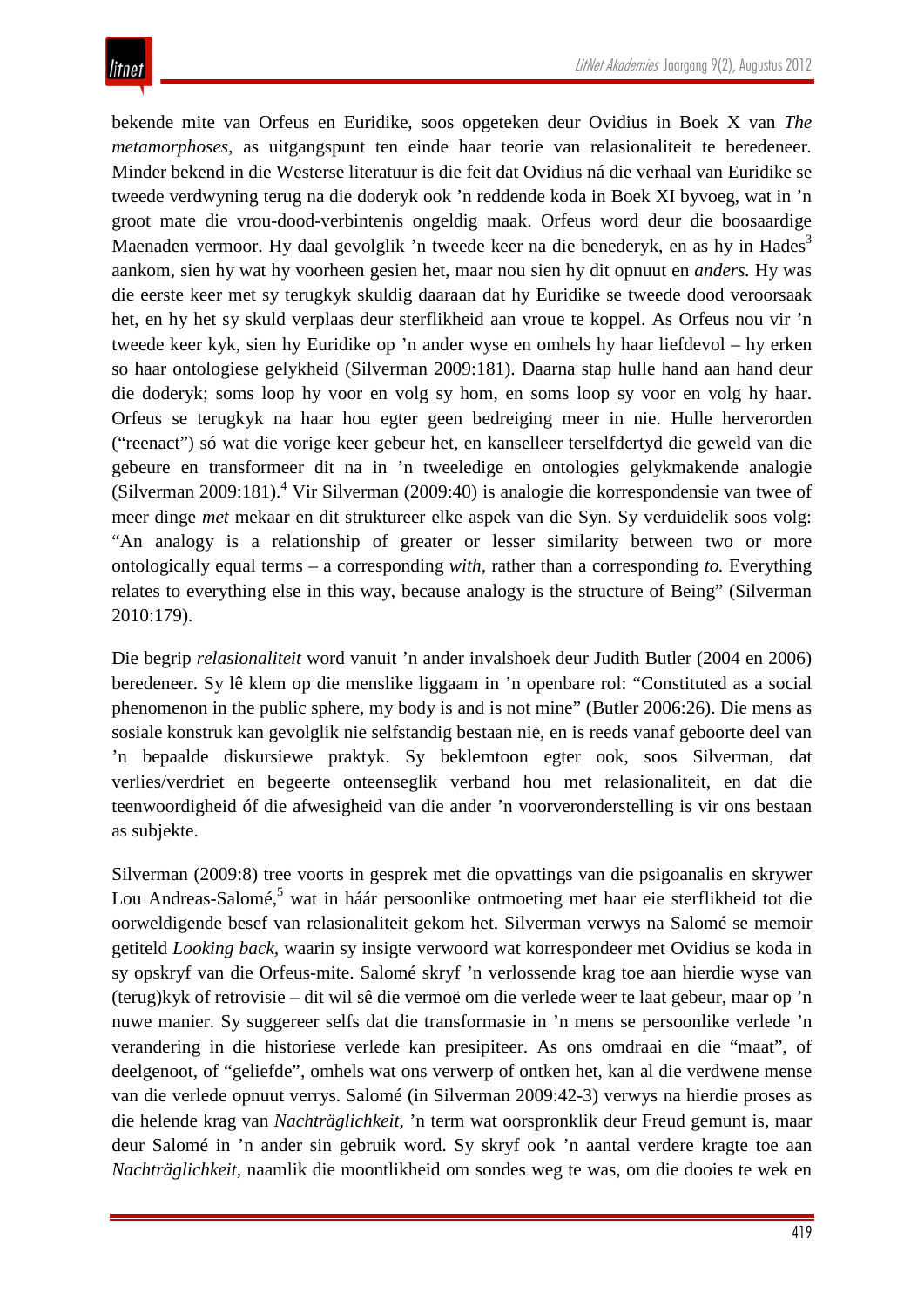die verdeeldheid tussen mense gelyk te maak. Sy beweer selfs dat die oorspronklike sonde (en by implikasie die straf van sterflikheid) nie werklik toegeskryf kan word aan die slang en verbode vrugte nie, maar eerder aan *die handeling om weg te keer van die Ander[.](http://litnet.co.za/Article/om-n-deeglike-aanmaning-van-sterflikheid-te-kry-katabasis-relasionaliteit-en-retrovisie-in#_edn6)* <sup>6</sup> As ons onsself van die straf van dié wegkeer wil verlos, moet ons dus terugdraai na diegene wat ons agtergelaat het en met hulle vertoef. Sodanige handeling kan ons nie onsterflik maak nie (ons kan met ander woorde nie die oorspronklike sonde ongedaan maak nie), maar dit vergun diegene wat "verdwyn" het as gevolg van ontkenning of verwerping om opnuut te herrys. Hierdie opvatting is met ander woorde terselfdertyd 'n bevestiging van ons ontologiese verwantskap met mekaar as gevolg van ons sterflikheid.7

Hoewel hierdie beknopte samevatting van Silverman se teks geensins reg laat geskied aan haar boeiende insigte nie, konseptualiseer dit opvallende aspekte van katabasis, retrovisie en relasionaliteit waaraan ek vervolgens aandag wil skenk met betrekking tot *Die benederyk.*

### **3. Stefaans (alias Orfeus, alias Lasarus, alias Josef), katabasis en retrovisie**

Die besoek aan en terugkeer uit die benederyk kom in verskillende gedaantes in die roman voor. Die opvallendste verwysings is deurgaans na Stefaans Adendorff wat in "die duisternis afgegaan het en lank verlore was" (25), wat "afgedaal het na die benederyk en van wie sy vriende gesê het: Stefaans is onherroeplik verlore" (43), voordat hy "in die lig uitgestap het om die omvang van sy verlies onder die oë te sien. Of die omvang van sy ontkenning, soos hy nou daarop aandring" (45). Stefaans word in die loop van die verhaal by meer as een geleentheid vergelyk met Lasarus wat uit die dood opgestaan het, maar ook met Josef wat uit die dieptes van die put van 'n gewisse dood gered is. Die roman vertel dan onder andere die verhaal van Stefaans se donker ondergang, die omkering in sy lewe en sy geleidelike terugkeer na die ryk van die lewendes. Hy beskryf op 'n stadium sy ervaring soos volg:

Vier jaar gelede het ek begin terugkeer na die wêreld van mense. Maar tegelyk het dit 'n ontginning geword van 'n menslikheid wat ek nooit in myself vermoed het nie. Medelye en identifikasie met ander, maar nie net dit nie. 'n Besef van hoe onthutsend gefragmenteer my bewussyn geraak het. [...] Hierdie toestand is sonder grense. Algaande reik ek terug na die begin, na my oorsprong. Dit is asof die blote feit van my bestaan as bewuste wese (sentient being) gewigtiger, meer betekenisvol begin raak. Ek is hier, ek is teenwoordig. Dit is die eerste ding wat ek moet onthou! Dit is nie nodig om myself heeltyd te herinner aan my diskrete bestaan as begrensde liggaam nie. (275)

Hierdie beskrywing bevestig nie alleen die terugkeer na die lig vanuit die benederyk nie, maar beklemtoon die transgressie van grense wat verdeeldheid konstitueer: die grens tussen die ryk van die lewendes en die ryk van die dooies, maar ook die grens tussen die self en die (geliefde) ander. Die gevolg is die insig in sowel menslike eindigheid (sy "bestaan as begrensde liggaam") as in relasionaliteit ("medelye en identifikasie met ander"). Stefaans se ervaring korrespondeer terselfdertyd met Silverman se analogie-denke. Volgens Silverman (2009:74) is ons as menslike wesens almal ontologies analoog, en verbind analogie ons aan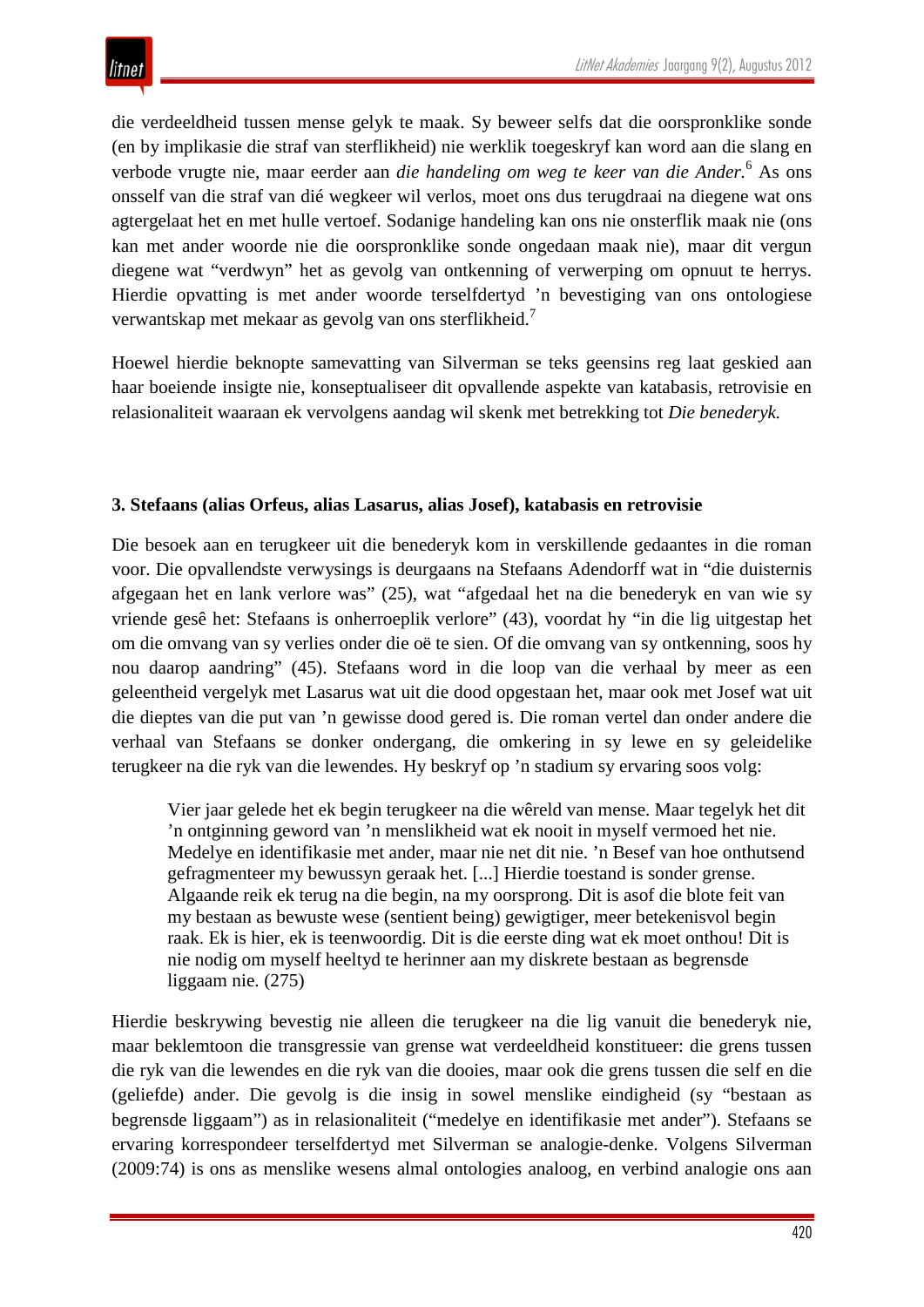ander (lewende én gestorwe) wesens, en dit maak ons persoonlike verhale deel van dieselfde boek. Analogie is vir Silverman inherent deel van ons eie Syn, maar as eindige wesens het ons elkeen 'n individuele en unieke ontologie, en moet gevolglik 'n "eie pad" na die dood vind. Die analogie wat ons verbind, bly egter juis ons beperktheid/tydelikheid, en tog is ons kapasiteit vir relasionaliteit, juis vanweë hierdie beperktheid, oneindig (Silverman 2009:156). Wat ons (as mense) onderskei van ander skepsels is ons vermoë om hierdie korrespondensies te *bevestig.*

Soos in sommige van Winterbach se vorige romans staan die doodstematiek sentraal in *Die benederyk.* Daar is deurgaans verwysings na gestorwenes (familie en vriende), terwyl die romankarakters Jimmy Harris en Eddy Knufelder in die loop van die verhaal tot sterwe kom. Reeds vroeg in die roman word verwys na Stefaans se obsessie met "nadoodse betragting", en sy wil om familie en vriende "tot in die benederyk" te gaan agtervolg (58–9). Hy word dan ook onomwonde as "Orfeus at large" (59) voorgestel. Deur sy retroaktiwiteit maak hy gestorwe ouers, oupas en vriende wakker om dit wat gebroke en gefragmenteer was, "heel" te maak. Hy sien dit as sy opdrag om "elke persoon, elkeen wat hom te na gekom het, elkeen van sy verhoudings, vreesloos in heroënskou (te) neem" (77) – 'n handeling, dus, van retrovisie. In hierdie uitreik is daar gevolglik die moontlikheid ingebed om verlossing te bewerkstellig, en die gedeelte wat hierdie moontlikheid bevestig, lees soos volg:

En nou laat Stefaans weet dat dit *verlossend* kan wees om na Josua in 'n mitiese ruimte uit te reik. (Om hom tot in die doderyk te agtervolg en herbesoek?!) Dit is in elk geval net Stefaans wat in 'n mitiese ruimte – wat dit ook al beteken – na iemand sal uitreik om op dié manier *verlossing* te probeer vind. Dit is net Stefaans wat op dié manier aan *verlossing* sal dink. *Verlossing* en *ontkenning*. (77) (My kursivering)

Die kern van Stefaans se afdaal na die benederyk word saamgevat, en ironies in parentese gesê, in die volgende stelling: "(Dit is dan die rede waarom Stefaans hulle tot in die doderyk volg – vir die insig verkry van anderkant die dood, dink Aaron. Vertrou op Stefaans om dit so te wil doen.)" (222). Op semantiese vlak beklemtoon die woord *insig* weer eens die visuele, die handeling van kyk om kennis te bekom. Hierdie besef bevestig terselfdertyd die volgehoue relasionaliteit oor die dood heen wat in die roman telkens aan bod gestel word, want die insig waarvan hier sprake is, is onder andere 'n insig in die pynlike hoofstukke in persoonlike geskiedenisse en gebroke familieverhoudinge, maar ook die vermoë om die verlede ter ruste te lê en gebrokenheid te heel. Dit is dan ook insiggewend dat dié betrokke hoofstuk eindig met enkele sinne, na 'n asterisk, waarin die verwantskap tussen vader en seun op grond van lewe én dood bevestig word: "Sy jongste kind bel hom soms, skryf Stefaans, en hy sê: Praat met my, Pa. En hy bedoel nie spreek my onrus aan nie, maar praat met my, want ons is saam in hierdie lewe" (229).

In *Die benederyk* is daar dus treffende en ooglopende aansluiting by Silverman en Salomé se opvattings oor retrovisie en *Nachträglichkeit* waar Stefaans se afdaal na die benederyk ter sprake kom. Hierdie afdaal na die doderyk word op reële vlak toegeskryf aan die hel van dwelmverslawing wat 'n groot deel van Stefaans se bestaan oorheers het. Dit is egter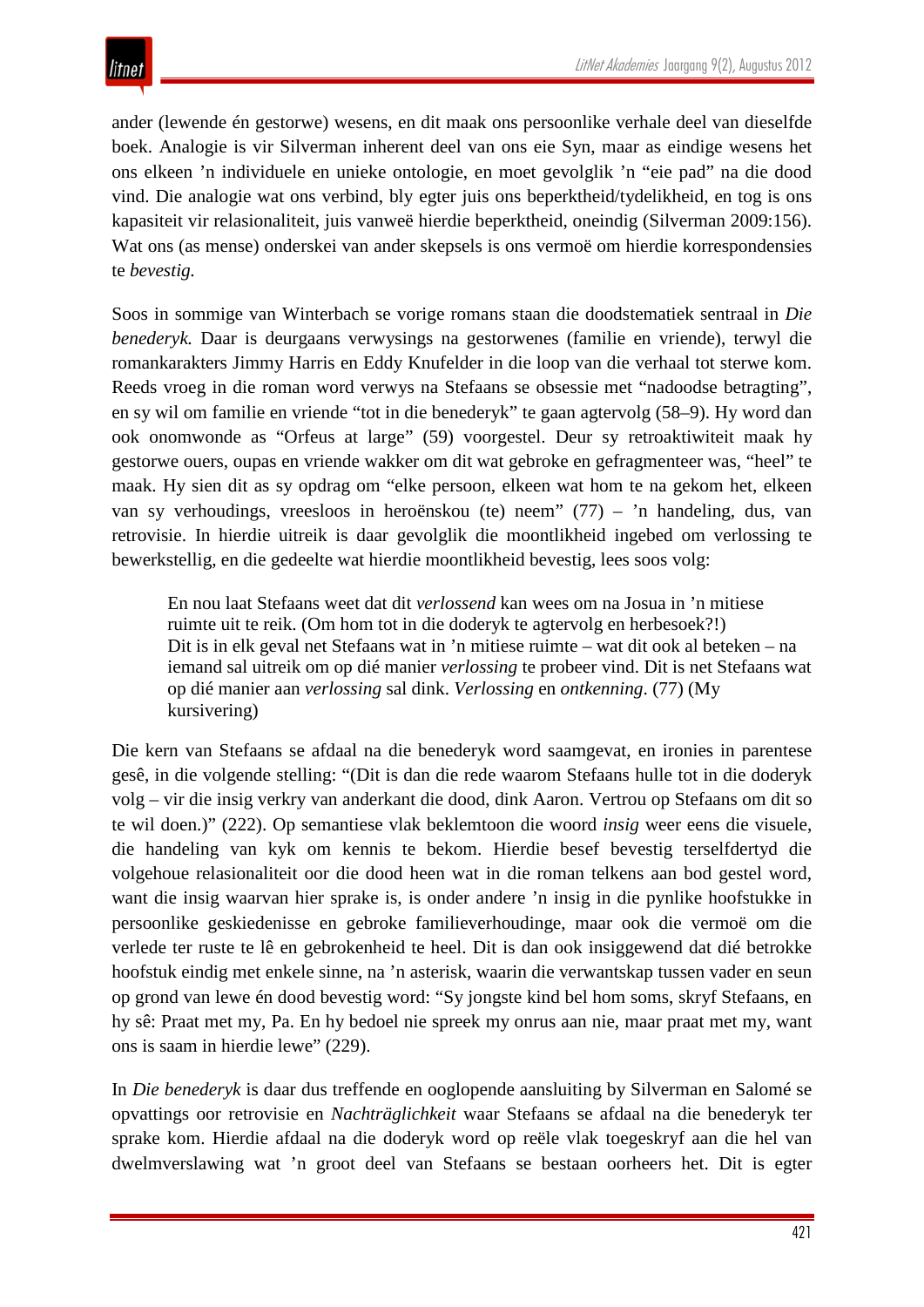veelseggend dat Stefaans se sonde nie enkel toe te skryf is aan die gebruik van dwelms nie, maar eerder aan die feit dat sy dwelmverslawing hom van sy geliefdes, familie en vriende weggekeer het, sodat hy lank vir hulle verlore was: "Verby beroep. Lank verby die stadium waar hy teruggeroep kon word vanuit 'n plek van afdwaling so donker dat dit vér verby afwesigheid was" (192). Die verlossende aspek wat die roman vooropstel en telkens onder die leser se aandag hou, is gevolglik nie alleen Stefaans se terugkeer uit die benederyk nie, maar veral sy volgehoue terugskouende handeling na diegene wat hy agtergelaat het (lewendes én dooies), en die gevolglike bevestiging van relasionaliteit.

Stefaans se sms'e en filosofiese gesprekke verwoord nie alleen die broers se herkoms in familieverband nie, maar onderstreep terselfdertyd ook hulle bloedverwantskap. In hierdie verband noem Gouws (2008:25) dat familiegeskiedenisse in Winterbach se werk deurgaans 'n rol speel en verduidelik dié verband: "Hoe ver die karakter ook al van die boesem van die volk of familie afgedwaal het, hy/sy bly genealogies gevorm en verbind met daardie boesemvan-oorsprong – 'n soort naelstring oor die tyd." As Stefaans byvoorbeeld vir Aaron opsoek na sy terugkeer uit die duisternis, lees ons: "In die oomblik wat hulle teenoor mekaar gestaan het, Stefaans nog buite, Aaron binne, het hulle weer iets opgeneem wat jare lank tussen hulle afwesig was: 'n *verbintenis*"(160; my kursivering). In hierdie verband kan sowel Silverman as Salomé weer eens betrek word. Volgens Silverman (2009:43) verduidelik Salomé in haar *Freud journal* dat as ons iemand liefhet, "herontdek" ons onsself. Silverman beklemtoon op haar beurt die toevoeging van die prefiks *re-* tot die werkwoord *discover*, en betoog voorts: "To rediscover oneself in another is to recognize him or her as another embodiment of the same flesh." Naby aan die einde van die roman word Stefaans se telkense pogings tot *Nachträglichkeit,* en sy soeke na verbande, eksplisiet verwoord as Aaron ná Jimmy Harris se dood wonder: "Wie weet met wie Stefaans Jimmy Harris almal in verband sou bring – met watter lewendes en met watter dooies? [...] Hy sou nie aarsel om Jimmy tot in die onderwêreld te volg nie" (314). Stefaans is ook die een wat telkens poog om die ervarings in die benederyk deur middel van taal te kommunikeer (anders as Aaron, wat dit deur middel van beeldende kuns probeer doen). Stefaans skryf, praat, vertel en stuur boodskappe per sms "soos swaels wat terugkeer ná die winter" (130).

Van der Merwe (2010) wys daarop dat dit juis hierdie vertellings per sms is wat terselfdertyd óók dui op die suggestie van onvolledigheid en die beperktheid van menslike kennis. Hierby kan ook die ontoereikendheid van taal as kommunikasiemiddel, en die onmag van die skrywer om die "totale taal" te beheers, gevoeg word. Teen hierdie agtergrond is Mulder (1987:47) se uitspraak ten opsigte van die skeppingsproses veral relevant: "Elke kunstenaar zoekt, bewust of onbewust, naar de grenzen van het communicabele, op het gevaar af te moeten verstommen, en met het risico dat de uitdrukkingsmiddelen te kort schieten."

Stefaans se afdalings na die benederyk, sy worsteling met die dooies en sy volgehoue pogings om deur middel van taal te kommunikeer, dwing 'n vergelyking af met die Nederlandse digter Gerrit Achterberg. Achterberg se poësie getuig van 'n voortdurende stryd teen die onmag van sterflikheid en 'n telkense besef dat die taal as uitdrukkingsmiddel te kort skiet. In sy poëtiese strewe koester hy 'n absolute verwagting van die poësie: poësie/taal het naamlik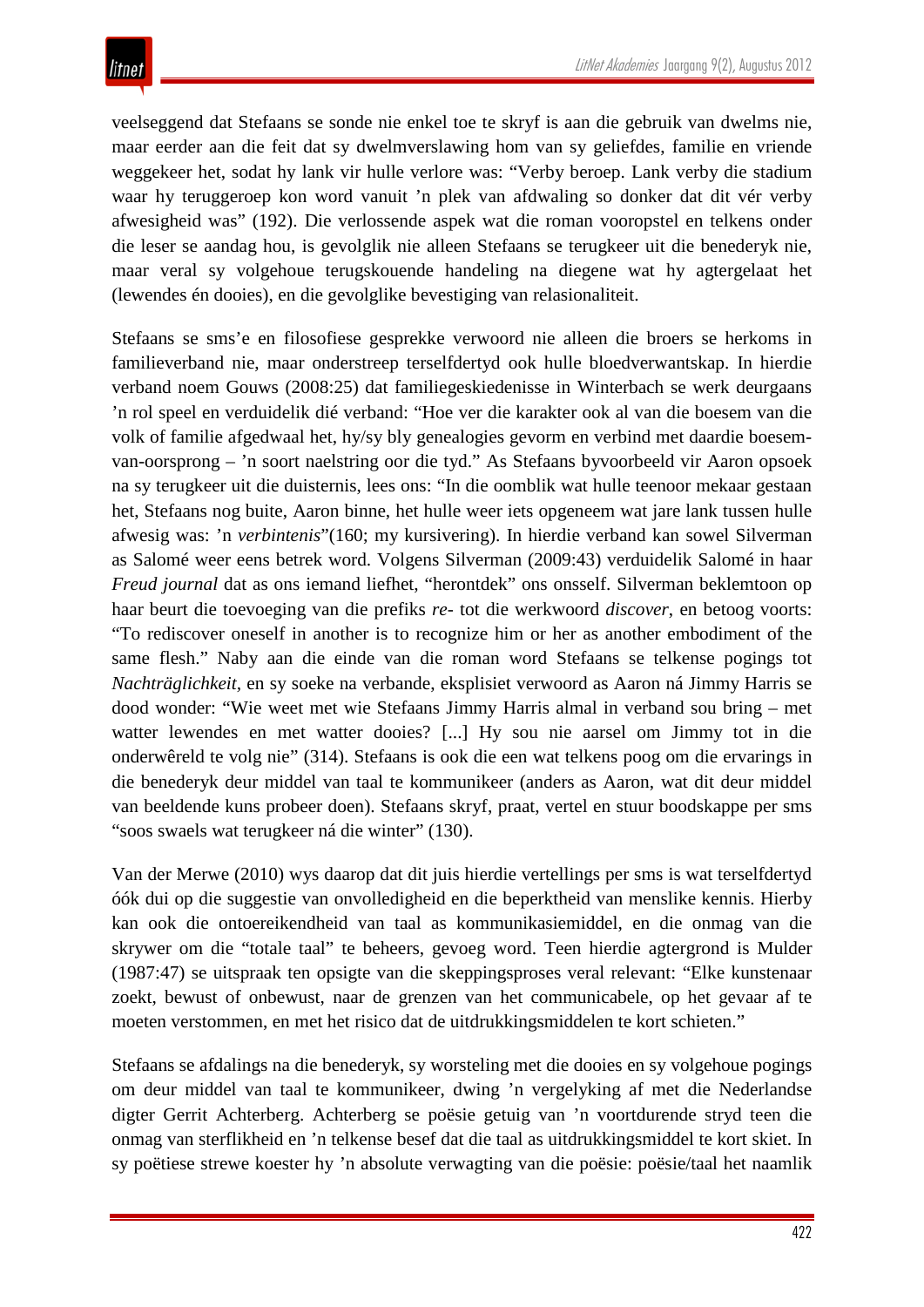die mag om die dooie lewend te maak. Saam met hierdie verwagting gaan egter ook die relativisme: die erkenning dat dit nie kan nie. Van der Elst (1988:478) som die enkele tema wat Achterberg se poësie oorheers, soos volg op: "[D]it gaan by hom om die een strewe en die een proses, naamlik die beweging terug in die tyd na dit wat bestaan het, die hervind van die verlede in die gestalte van dikwels 'n gestorwe geliefde, 'n sentrale vrouefiguur. Daar is 'n strewe na kommunikasie met die geliefde, die verlange om die ander as't ware tot lewe te wek."

'n Belangrike aspek wat Silverman in *Flesh of my flesh* aan die orde stel, is die koppelvlakke tussen gender en relasionaliteit, en gender en dood. In hierdie verband kan weer eens na die Orfeus-verhaal verwys word waarin Orfeus aanvanklik die skuld vir sterflikheid voor die deur van die vrou lê en hom van alle vroue wegkeer ten einde sy eie sterflikheid te ontken. Volgens Francois Smith is die veronderstelling dat daar 'n verband tussen die dood en vroulikheid bestaan, kultureel steeds so ingeburger dat die verband dikwels as noodwendig en natuurlik gesien word (2009:98). <sup>8</sup> Hy wys ook daarop dat die mite van Orfeus en Euridike ideologiese vooroordele tot gevolg het, want in die manlike tradisie is hierdie mite geapproprieer tot modelle van skrywerskap. "En dan word dit op hierdie wyse telkens as normaal aanvaar dat die man skryf en die vrou sterf, en dat die skrywerskap in 'n sekere sin aangewese is op die dood van die vrou" (Smith 2009:97). Om weg te draai van vroue impliseer egter vir Silverman nie bloot 'n wegkeer van heterorelasionaliteit nie, maar 'n wegkeer van *alle* relasionaliteit, en die implikasie is dan ook 'n wegdraai van mortaliteit, asook 'n onvermoë om seksuele verskille te hanteer. Dit is in hierdie lig dat sy byvoorbeeld ook Freud se definiëring van geslagtelike verskille interpreteer as 'n poging tot die wegdraai van sy eie mortaliteit (Silverman 2010:181).

Silverman (2009:97) skroom egter nie om haar skatpligtigheid aan Freud te erken nie, en sy haal Freud se bekende uitspraak aan: "The aim of all life is death." In *Death and representation* redeneer Sarah Webster Goodwin en Elisabeth Bronfen min of meer in dieselfde trant as Smith as hulle beweer dat binne die Westerse kultuur geslagtelikheid per definisie aan die dood toegeken word:

Death, as the limit of cultural representation, has been associated with that other enigma, the multiply coded feminine body. As the mother, "woman" is the original prenatal dwelling place; as the beloved, she draws fantasies of desire and otherness; and as Mother Earth, she is the anticipated final resting place. Freud has made this much clear: femininity and death are Western culture's two major tropes for the enigma. (Goodwin en Bronfen 1993:13)

Die unieke verwantskap tussen moeder en kind suggereer wel 'n ander aspek van relasionaliteit, want *vlees van my vlees* is terselfdertyd 'n verwysing na die moeder-kindsimbiose, omdat elke menslike wese voortkom uit 'n moederlike liggaam. Die wegkeer van die vrou begin óók by haar, want die identifikasie met die moeder word verbreek in die egosentriese wegdraai as die kind bewus word van sy/haar unieke posisie in die wêreld van die objekte. Vanweë die feit dat die moeder aan die kind lewe skenk, skenk sy egter ook aan hom/haar die dood.<sup>[9](http://litnet.co.za/Article/om-n-deeglike-aanmaning-van-sterflikheid-te-kry-katabasis-relasionaliteit-en-retrovisie-in#_edn9)</sup> Silverman (2009:94) skryf in hierdie verband: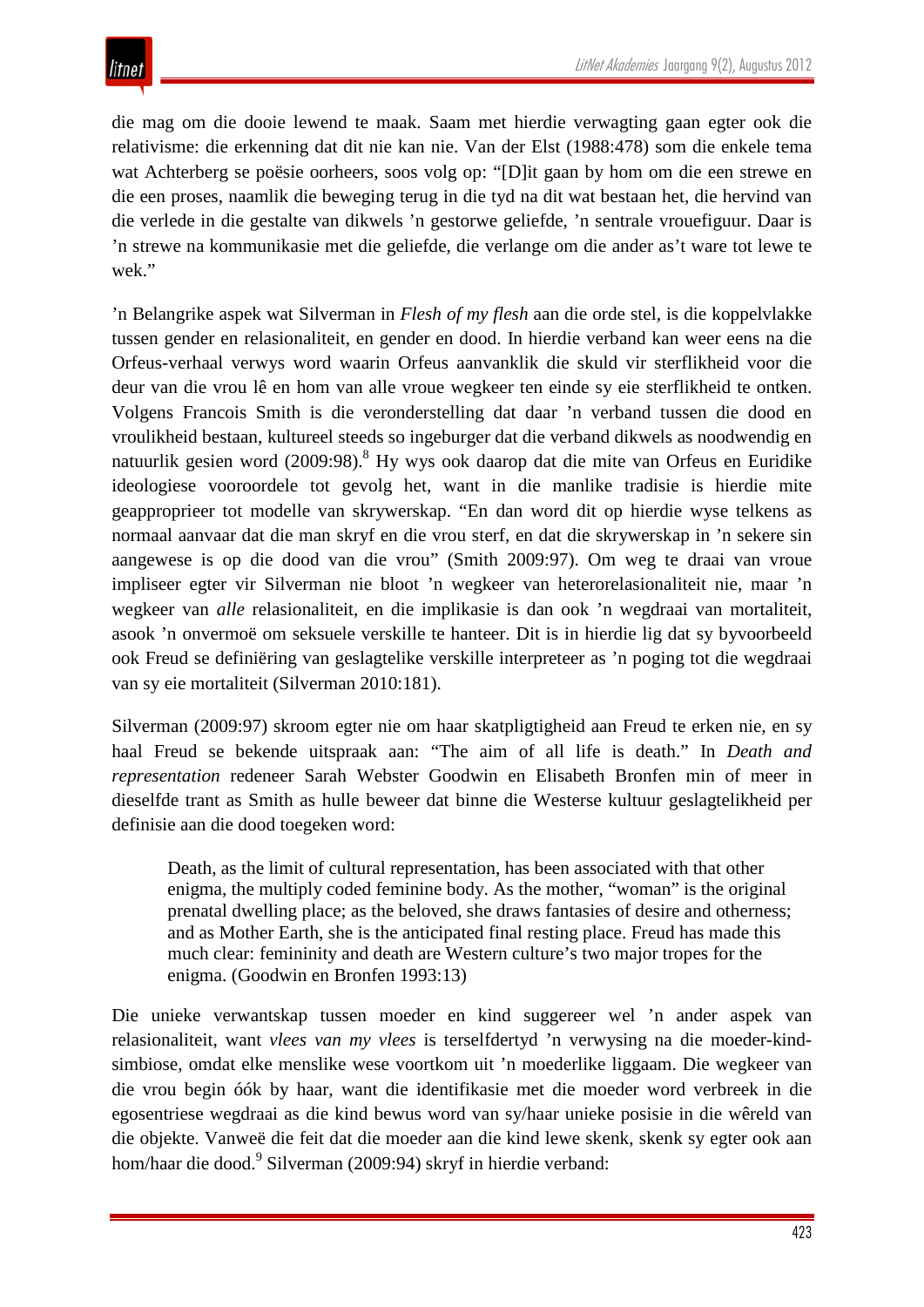The extraordinarily difficult task imposed upon the child's primary caretaker not only by culture but also by Being itself is to induct it into relationality by saying over and over again, in a multitude of ways, what death will otherwise have to teach it: "This is where you end and others begin."

Die dood van die moeder bring gevolglik die menslike wese van aangesig tot aangesig met sy eie sterflikheid, en dit is dikwels ondraagliker as haar afsterwe self. Ook hierdie aspek van Silverman se diskoers oor relasionaliteit is ter sake vir *Die benederyk.* As Stefaans terugkyk na die landskap van sy verval, bevestig hy dat hy die "vloek van substance abuse" (dit wil sê sy simboliese neerdaal na die doderyk) by sy moeder geërf het, wat dit op haar beurt by haar vader geërf het (111). Hy bevestig met ander woorde by implikasie die onbreekbare ketting van ontologies gelykmakende analogie waarin, let wel, sowel die moeder as die vader "skuld" het. Die verskrikking wat die eerste in-die-oë-kyk-van-die-dood vir die mens inhou, het tot gevolg dat daar skynbaar vir hom/haar geen troos te bied is nie. Indien egter in gedagte gehou word wat Salomé met die helende krag van *Nachträglichkeit* poneer, kan die afleiding gemaak word dat die terugblik uiteindelik tog vertroosting bied en die verwerking van dié skynbaar onontkombare verlies van die self in die hand werk. In *Die benederyk* word daar herhaaldelik na Aaron en Stefaans se afgestorwe moeder verwys: die verhouding van die moeder met haar seuns word deurentyd onder die soeklig geplaas, en daar is talle verwysings in die loop van die roman na die moeder se sterwensproses en uiteindelike sterfte, terwyl verlies, verdriet en skuldgevoelens sentraal staan. Aaron erken telkens dat hy nie tydens haar siekte en sterwensproses in staat was om haar te troos nie, en sy reaksie word soos volg beskryf:

[D]it het Aaron se hart gebreek om sy ma sterwend te sien. Hy kon hom makliker met hulle pa se dood versoen. Maar sy moeder se sterfte, haar geleidelike onttrekking uit sy lewe, het hom onkant gevang, hy het sonder vel gevoel, sonder verweer, sonder emosionele verskansing, en verlate soos nog nooit vantevore in sy volwasse lewe nie. Yskoud en verlate, en siek. (161)

Stefaans was die aangewese een om as begeleier en trooster op te tree, omdat hy die naaste aan haar was, maar dit word ook telkens beklemtoon dat hy haar nie besoek het nie en dat hy haar in die steek gelaat het. Stefaans (as prototipe van Orfeus) skryf later aan Aaron: "Eendag sal ek jou vertel hoe ek ons moeder se dood ervaar het. Deur kuns sal ek haar nooit met my kan saambring nie. Ek sal ook verduidelik waarom ek my van haar weggekeer het toe sy sterwend was, en wat dit van my geverg het om dit te doen" (166). Uiteindelik word die Orfeus-verhaal met variasie hier aan ons vertel. Stefaans lê die skuld vir sy afdaal na die benederyk voor die deur van die moeder, en daarom keer hy hom van haar af. As Stefaans "terug uit die dode soos Lasarus" sy broer besoek, gee hy te kenne: "[H]ulle moeder het besef sy moet hom laat gaan. Sy moet hom opoffer" (46). En: "Soos Jakob, in *Joseph and his brothers,* moes sy iets aangevoel het van eleksie en bestemming. En soos Josef het hy, Stefaans, in die duisternis afgegaan omdat hy nie hierdie bestemming kon ontduik nie" (47). Hy verteenwoordig gevolglik die manlike subjek wat hom ontheg het aan van die moeder en die moederlike liggaam. As hy volledig teruggekeer het uit die benederyk, is die moeder egter reeds dood, maar deur die terugkyk kan hy haar op simboliese wyse liefderyk omhels en sy ontologiese verwantskap met haar én ander (h)erken.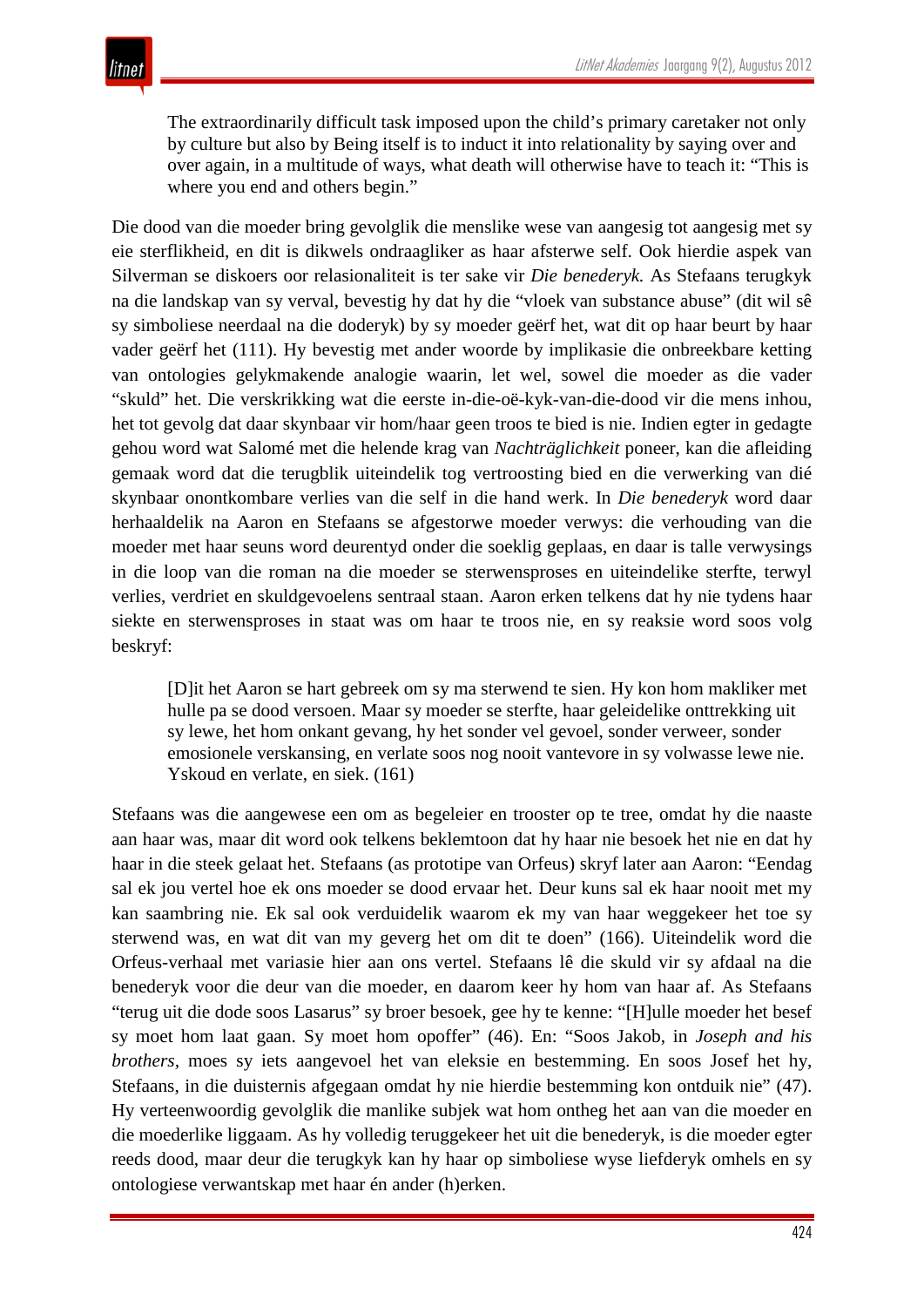



#### **4.** *Die benederyk* **en kunstenaarskap**

#### *4.1 Relasionaliteit, kuns en tradisie*

When one artist talks about another. he is always talking (indirectly, in a roundabout way) of himself, and that is what's valuable in his judgment. (Kundera 2009:8)

Die ontologiese verwantskap tussen mense het egter nie alleen betrekking op persoonlike verbintenisse en dialoog met voorgangers nie, maar kan ook lig werp op die verbintenis van kunstenaars deur die eeue heen. Daar is in die roman veelvuldige verwysings na kunstenaars en die kunsgeskiedenis. Soos Gouws (2008:25) tereg opmerk, het dié historiese gelaagdheid "die effek van 'n palimpses: Die hede kan nie anders gesien word as in die verstrengeling daarvan met die verlede nie. Die hede staan nie op sigself nie; dit is altyd slegs die jongste laag van die palimpses" – relasionaliteit tussen verlede en hede word dus gesuggereer.

Die sentrale karakter van die roman is Stefaans se broer, die skilder Aaron Adendorff, wie se verhaal ook getuig van ondergang en redding. Na die dood van sy vrou, Naomi, daal Aaron na die donker dieptes van depressie, en boonop word hy met sy eie sterflikheid gekonfronteer as 'n kankeragtige gewas van sy een nier verwyder word.

Ek het 'n deeglike aanmaning van sterflikheid gekry. (Ek voel die gewelddadige aantasting van integriteit van die verwondbare liggaam nog in my weefsel, veral in die omstreke van die nier [...]. Nie 'n boodskap wat ek ooit weer verontagsaam nie. Dit was so hittete of dit was afgelope met my. Van hierdie punt af hou ek my oog stip op die man met die jas, en hy hou my op sy beurt met steeds groter belangstelling dop, hoewel heel ongeërg en oogluikend. (156)

Hierdie aanhaling korrespondeer óók op merkwaardige wyse met Silverman se sienings as sy poneer dat mortaliteit op die toneel gebring word deur die blik of die *wyse* waarop daar gekyk word (Orfeus veroorsaak byvoorbeeld Euridike se terugkeer na die benederyk as gevolg van 'n *ongeoorloofde* kyk). Sy dig voorts twee dinge toe aan die kykproses en die herkenning van ontologiese verwantskap, naamlik *om te sien* en *om gesien te word,* met ander woorde'n wedersydse kykhandeling.

In die roman is daar 'n verdere opvallende skakel met die Orfeus-mite waar kuns en die kreatiewe proses ter sprake kom, en 'n definitiewe verband tussen kunstenaarskap en relasionaliteit is aantoonbaar. Dit is veral die kreatiewe proses wat as 'n afdaal na die benederyk voorgehou word. Winterbach (2008:6) het self daarop gewys dat die skrywer (kunstenaar) in die skeppingsproses die duisterheid en stilte en onwetendheid van die onbekende ingaan – by implikasie dus na die benederyk daal. In aansluiting by Winterbach verduidelik Atwood in *Negotiating with the dead* (2002) háár poëtikale opvatting dat om te skryf te make het met vrees én fassinasie met mortaliteit – met 'n begeerte om die gevaarlike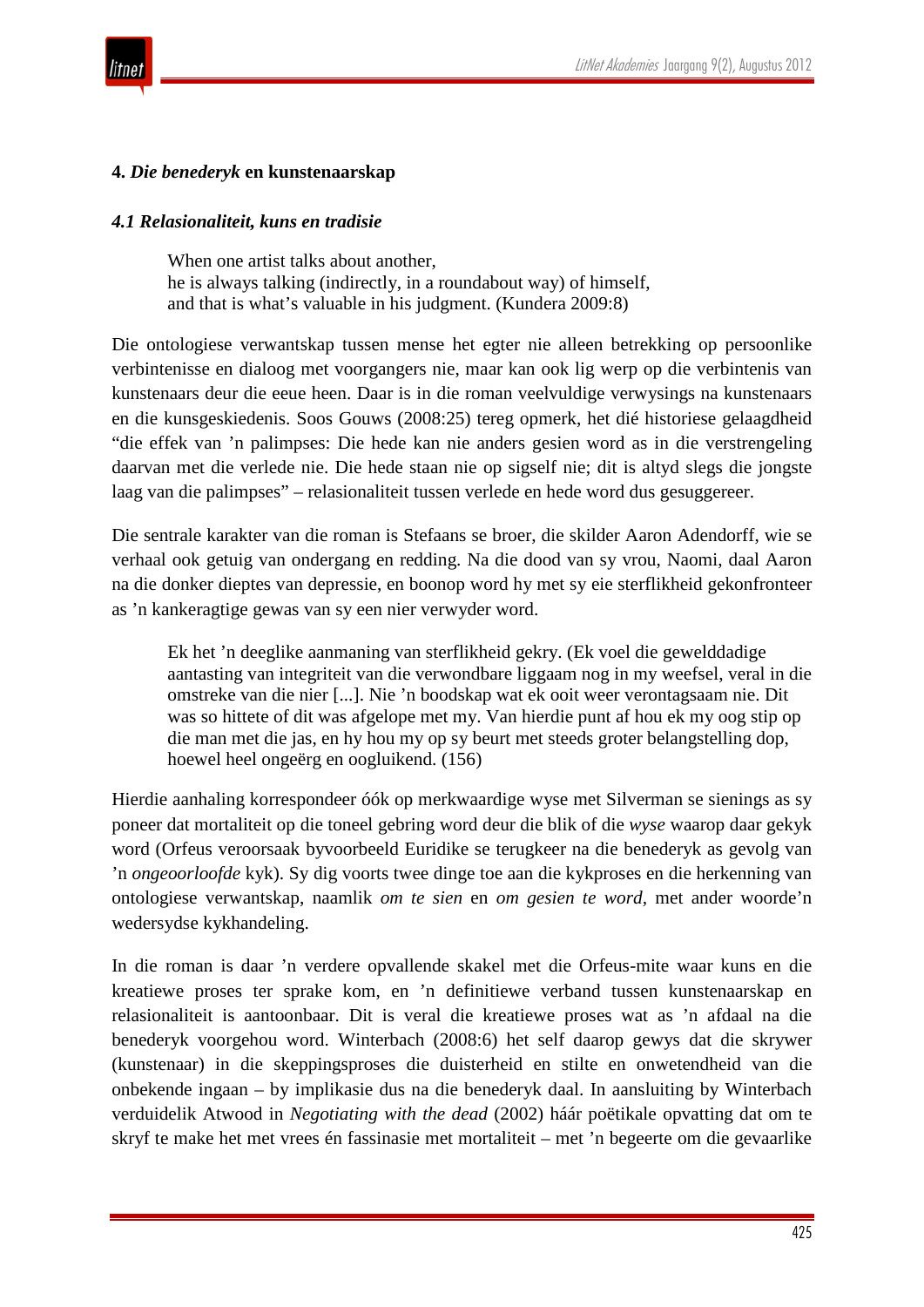reis na die benederyk te onderneem en die donker te betree om iets of iemand terug te bring na die lig (Atwood 2002:156). As Aaron besinnend sy skilderwerk beskou, lees ons:

Hy dink: Skilder is 'n ou argaïese vorm. Dis 'n fisieke proses. Soos 'n blinde man in 'n donker kamer wat 'n voorwerp van klei maak. Tasbaar. Vroeër het hy gevoel hy beweeg horisontaal oor 'n groot plein, nou het hy die gevoel hy gaan af in 'n smal maar diep skag. [...] Dit was 'n moeisame proses. Hy het deur lae van die self moes beweeg om hier uit te kom. (57)

Mulder (1987) lê 'n veelseggende verband tussen die Orfeus-mite, Freud en die Westerse kunsgeskiedenis, waarin beeldvorming die belangrikste gemene deler is. Sy is van mening dat die kunsgeskiedenis 'n geskiedenis van 'n veranderde, groeiende subjek-objek-relasie is. Na aanleiding van die opvattings van Jean-Joseph Goux verduidelik Mulder (1987:71) dat in die perspektiwies-figuratiewe skilderkuns die objek homself geheg het aan die herkenbare beeld. Namate die Westerse kuns 'n ontwikkeling getoon het van 'n geleidelike abstrahering, gaan daarmee gepaard 'n samehangende verlies van beeldlading, van de-figurasie en dematerialisasie. Die subjek-objek-relasie word gevolglik nie langer gedikteer deur sekerhede met betrekking tot hiërargie en verhouding nie, maar kom willekeurig en onvoorspelbaar tot stand – die beweging tussen subjek en objek is willekeurig assosiatief of dissosiatief. "De oorspronkelijke materie, het oorspronkelijke herkenbare en in het geheugen reproduceerbare beeld is geabstraheerd tot een verzelfstandigde lijn, punt, kleur klank" (Mulder 1987:71). Sy verduidelik voorts dat daar op die tydstip wat die figuratiewe en herkenbare beelde geabstraheer is, en gevolglik tot die verlede behoort tydens die opbloei van die abstrakte kuns, het die psigoanalise ontstaan. Laasgenoemde se taak is onder meer om die tot die verlede behorende versonke beelde in die belewing te soek en terug te roep.

Die dood, en gepaardgaande gevoelens van verdriet en verlies in verhouding met kuns en kunstenaarskap, is deurgaans 'n integrale deel van *Die benederyk* en die gebeure in die roman. Aaron se persoonlike ontwikkeling as kunstenaar kan by implikasie óók met die mite van Orfeus en Euridike in verband gebring word. As Orfeus in die mite omkyk na Euridike, stuur hy haar deur sy blik ("gaze") na die donkerte van die benederyk, met die gevolglike verlies van haar beeld. Aaron se kuns is aanvanklik perspektiwies-figuratief en dienooreenkomstig het hy homself aan die herkenbare beeld geheg. Sy werk het egter vanaf die laat tagtigs meer abstrak begin word, met die gepaardgaande verlies van beeldlading. Hierdie veranderde subjek-objek-relasie het "Aaron bly kwel, omdat hy deurentyd daarvan bewus was dat die verlies van die beeld – van die herkenbare objek – die gevaar loop om uiteindelik die verlies van vorm mee te bring, 'n formele *dood*loopstraat" (142; my kursivering). Die toonaard waarin die roman geskryf is, put sy krag uit die onvermydelike invloed van die onsigbare beeld, want daar is telkens in die roman sprake van 'n intense ervaring van verlies as die verdwyning van die herkenbare beeld ter sprake kom. Waar daar sprake is van stilte, afwesigheid, nie-syn en verlies, dui dit onteenseglik op 'n oorspronklike teenwoordigheid en die moontlikheid van representasie, maar ook op 'n afstand doen aan die dood. Uiteindelik is die suggestie dat Aaron na die dieptes van die benederyk moes gaan ten einde die verlore geliefde, die verlore beeld, terug te vind en opnuut toe te eien. Aaron groei ten einde tot die insig: "Maar in die besonder weet hy dat die afwesige beeld tydens sy lang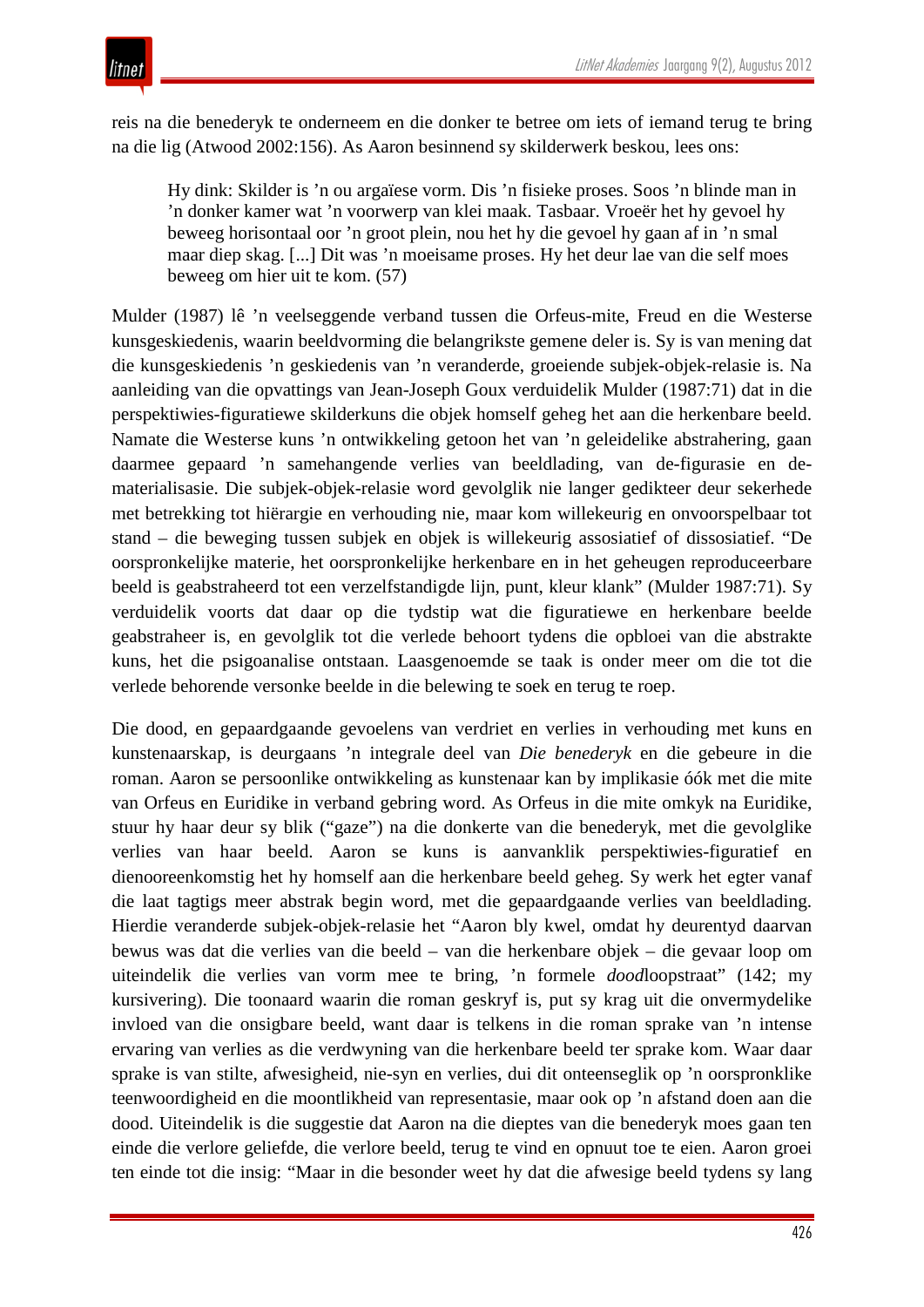uitgerekte abstrakte fase by hom gespook het. [...] Hy was lank, jare lank, gemoeid met die terugwin van die beeld [...]" (265–6). Aaron se ontwikkeling as kunstenaar en sy worsteling met die onsigbare, verdwene beeld staan egter nie op sigself nie, dit het ook 'n relasie met die gelaagdheid van die kunsgeskiedenis, met tekste, skilderye en/of tekeninge en met kunstenaars wat hom voorafgegaan het.

In *Die benederyk* besin Winterbach voorts by monde van die sentrale kunstenaarkarakter Aaron oor die plek van die Suid-Afrikaanse kunstenaar binne 'n groter wêreldorde, en sy verwantskap met voorgangerkunstenaars. Sy onderneem saam met Aaron 'n reis deur die Westerse kunstradisie, en deur middel van retrovisie word talle dooie kunstenaars "lewend" gemaak. Dit is opmerklik dat daar in die loop van die roman na talle internasionale kunstenaars se werk verwys word, maar daar word van geen Suid-Afrikaanse kunstenaar melding gemaak nie. Aaron as wit, manlike, Eurogesentreerde subjek identifiseer met ander woorde hoofsaaklik met dominerende Wes-Europese modelle. Hy wend geen poging aan om homself te situeer of verwantskap te soek binne 'n spesifiek Suid-Afrikaanse verband nie – nóg in 'n postkoloniale konteks, nóg in 'n postapartheidskonteks. Aaron se persoonlike lewensgeskiedenis en sy ontwikkeling as kunstenaar word selfs vertel teen die agtergrond van gelyktydige gebeure op die internasionale kunsfront (140–4). Die roman bied dus 'n *persoonlike blik* op die kunstenaar se verwantskap met voorgangerkunstenaars in die spesifiek Westerse kunstradisie. Aaron erken onomwonde sy verbintenis met sy voorgangers en sy verwantskap met sy medium in 'n denkbeeldige gesprek met sy galeris, Eddie Knufelder:

In my werk streef ek na die diepte en eenvoud van Giotto se visie en na Piero se stralende klaarheid, sonder om die dissonansie van my eie tyd prys te gee; ek streef na Masaccio se humanisme, na die *Katzenjammer Kids* se streetwise streke. Wat 'n vreemde behoefte, Eddie, die behoefte om verf op doek te sit, en te hoop dat dit méér word as verf op doek. (100)

Dit is veelbetekenend dat die herkenbare werklikheid van Aaron se elitistiese ivoortoringbestaan binnegedring en bedreig word deur drie eksentrieke spesifiek Suid-Afrikaanse romankarakters: die revolusionêre en suksesvolle video- en installasiekunstenaar Jimmy Harris, die veelsydige en eweneens suksesvolle swart kunstenaar Moeketsi Mosekedi, en die burleske figuur van die buurvrou, Bubbles Bothma. Bubbles dra tydens sommige onaangekondigde besoeke aan Aaron 'n gorillamasker, wat óók 'n verband lê met gebeure in die polities-sosiale strukture van internasionale kunskringe. Die sogenaamde "Guerrilla Girls" is 'n groep gemaskerde vroue (agter spesifiek gorillamaskers) wat reeds sedert 1985 anoniem betoog teen die feit dat vroue onderverteenwoordig word in die hiërargiese strukture van die kunswêreld (museums, kunsuitstallings en versamelings). Die groep het hulle ontstaan te danke aan 'n uitstalling in die Museum van Moderne Kuns in New York in 1985. Die uitstalling het van die doelstelling uitgegaan om verteenwoordigend te wees van die belangrikste en mees toonaangewende kuns, maar slegs 13 uit 169 kunstenaars was vroue (Williams 2006). Bubbles se ongewenste en irriterende besoeke sou dus as implisiete kommentaar gesien kan word op die steeds hegemoniese, manlike orde van die kunstoneel (ook in Suid-Afrika).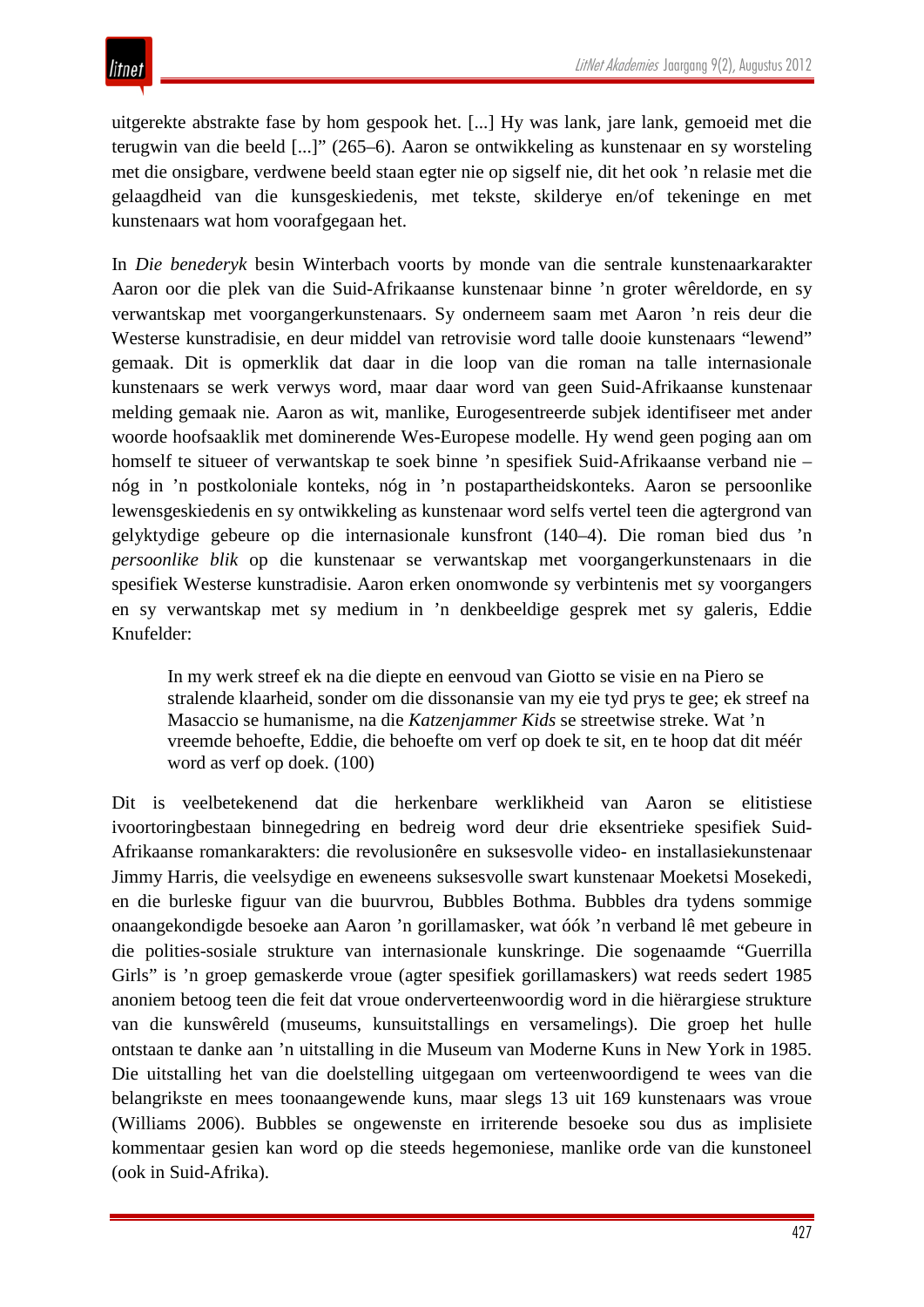### *4.2 Wat is kuns? Wat is die funksie en waarde van kuns?*

Teorie het die plek van die kunswerk ingeneem. (60)

Die ingebedde vertikale dimensie (Friedman 2002) van *Die benederyk* is in der waarheid 'n narratief-filosofiese besinning oor die aard, die waarde en die funksie van kuns in die vroeë 21ste eeu, die geskiedenis van Westerse kuns, en die artistieke proses. Thierry De Duve se opmerking (soos aangehaal deur Lyotard 1992:16) is veral relevant en verwoord die problematiek wat die roman onder andere aan bod stel: "The question of modern aesthetics is not 'What is beautiful?'", maar eerder: "What is art to be and what is literature to be?". Voordat daar oor die funksie en waarde van kuns besin kan word, is dit raadsaam om kortliks te verken wat huidiglik onder die terme *kuns* en *die kunswerk* verstaan word. In aansluiting hierby is ook Adorno (1997:1) se stelling in *Aesthetic theory* van toepassing: "It is selfevident that nothing concerning art is self-evident anymore, not its inner life, not its relation to society, not even its right to exist." Trouens, daar sou selfs beweer kon word dat hierdie uitspraak voorgehou kan word as die kunsteoretiese stramien waarop Winterbach haar besinning oor kuns en kunstenaarskap in *Die benederyk* bou. In die roman word besin oor die betekenis van kuns, die ontstaan en aard van die kreatiewe uiting (kunsvorming) en die moontlike waarde van kuns.

Die titel *But is it art?* van Cynthia Freeland (2001) se teks oor historiese beskouings oor kuns is reeds veelbetekenend. Freeland (2001:57) verwys onder andere na die kunskritikus en filosoof Arthur Danto, en haal sy uitspraak aan oor wat as kuns beskou kan word. Danto is van mening dat 'n kunswerk 'n objek is wat *betekenis beliggaam*: "Nothing is an artwork without an interpretation that constitutes it as such." Freeland (2001:206) verwys aan die einde van haar boek ook na die prominente installasiekunstenaar Robert Irwin se siniese kommentaar oor die kontradiksies en kontravensies rondom die term *kuns* wat aan die einde van die 20ste en begin van die 21ste eeu aan die orde gestel word: "[It] has come to mean so many things that it doesn't mean anything any more." Ten spyte van hierdie uitspraak gee Irwin tog sy eie definisie as hy kuns beskryf as 'n voortdurende eksaminering van ons perseptuele bewustheid en 'n voortdurende verruiming van ons bewustheid van ons omringende wêreld (Freeland 2001:207). Volgens Freeland (2001:207) beklemtoon Irwin se definisie in beginsel kuns se rol in "enchancing our awareness both of *ourselves* (expanding our perceptual functioning) and of the *world.* Art can do both" (beklemtoning deur Freeland). By implikasie is dit dan ook die gevolgtrekking waarmee sy haar boek afsluit. Irwin se uitspraak suggereer terselfdertyd 'n aansluiting by Silverman se "analogie-denke", dit wil sê 'n pleidooi ten gunste van verbintenis of relasionaliteit wat die geleentheid bied om tussen twee moontlikhede te ossilleer eerder as om in terme van binêre opposisies te dink. Gevolglik word die verbande beklemtoontussen byvoorbeeld abstraksie en die figuratiewe, tradisionele en konseptuele kunsvorme, kuns en die wêreld, verlede en hede, en dit wat ons ken en dit wat onkenbaar bly (Silverman 2009:13).

Volgens Danto (1996:15) het daar vanaf die sestigerjare van die vorige eeu 'n interne verandering in die geskiedenis van beeldende kuns plaasgevind, met die toenemende afstand doen van skilder/teken as die sentrale vorm van artistieke ekspressie. Verskeie kunsrigtings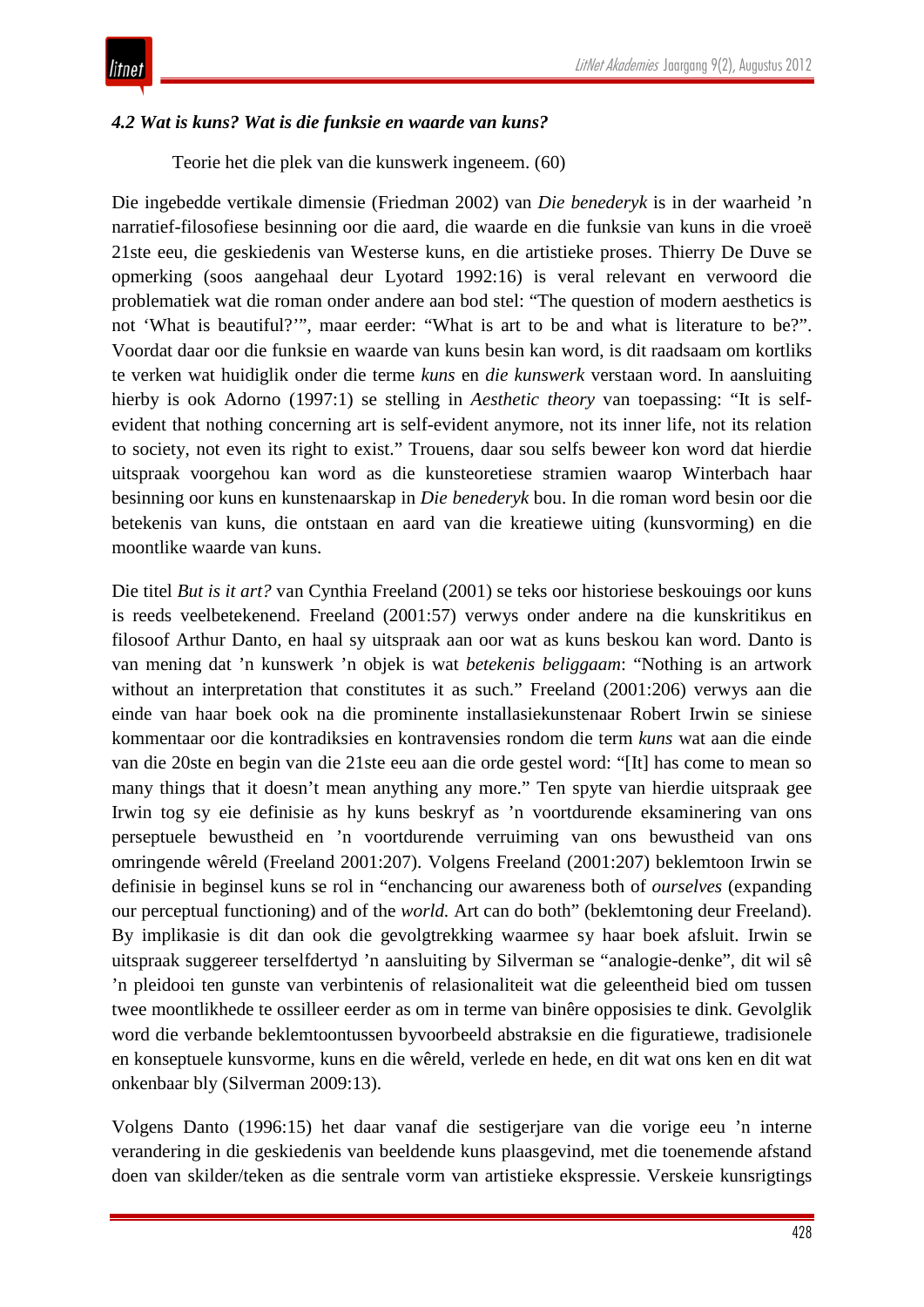(vanaf impressionisme tot en met abstrakte ekspressionisme en popkuns) het wel telkens vernuwing gebring, maar dit was steeds binne die implisiete ruimte van die raam – dit was hoofsaaklik veranderinge in vorm en inhoud. Sedert die middel-sestigs het kunstenaars toenemend "buite die raam" begin beweeg na vorme van produksie wat voorheen onbekend was, en die gevolg was dat 'n begrip van piktorale estetika relatief nie meer relevant was nie. Die gevolg van hierdie interne veranderinge was dat nuwe uitdagings aan die institusionele infrastrukture van die kunswêreld gebied is, omdat die rol van die versamelaar/versameling, die galery, die kunsjoernaal, die kunskritikus en die kunswerk onherroeplik verander het en geherdefinieer is (Danto 1996:15). Dit is in die lig hiervan dat Sarah Thornton se boek *Seven*  days in the art world  $(2008)^{10}$  relevant en insiggewend is; 'n teks wat Winterbach in haar roman erken as 'n verwysingsbron en wat die problematiek van Aaron se dilemmas ten opsigte van sy loopbaan as kunstenaar reflekteer. Thorton (2008:xix) verklaar inleidend haar uitgangspunt: "The seven days structure of the book reflects my view that the art world is not a 'system' or smooth-functioning machine, but rather a conflicted cluster of subcultures – each of which embrace [sic] different definitions of art. Everyone with a voice in the book agrees that art should be thought-provoking." Uit hoofde van die veranderinge op die kunsfront word ook die kyker se rol onder die soeklig geplaas. Waar vroeër klem gelê is op die estetiese ervaring van die kyker en sy/haar visuele vermoëns, word nou ander eise gestel. Danto (1997:16) stel op sy beurt die term *encounter* voor (wat in Afrikaans vertaal, sowel *ontmoeting* as *botsing* impliseer), want die kunservaring word volgens hom nou eerder 'n morele avontuur as 'n estetiese verposing.

As dit problematies is om 'n enkelvoudige definisie van kuns of die kunswerk te gee, is dit eweneens problematies om die funksie en waarde van kuns sonder meer te omskryf. Bert Olivier spreek ook hierdie problematiek aan in sy insiggewende artikel "Art and the ethical today" (2007a:61). Hy redeneer dat enige intelligente antwoord op die vraag betreffende kuns se rol of funksie 'n onderskeid moet tref tussen uiteenlopende sosiale en kulturele kontekste, waarbinne kuns se funksies dienooreenkomstig totaal verskillend sal wees. Olivier (2007a:66), asook Freeland (2001:18), bespreek dan Lucy Lippard se verdediging van die kunstenaar Serrano se omstrede werk *Piss Christ*, 'n kunswerk waarna Jimmy Harris ook verwys tydens een van sy geesdriftige betoë oor kunswerke wat die gevestigde kultuur aanval. In kern berus Lippard se argument op 'n driedelige ontleding, naamlik die werk se *formele* en *materiële* hoedanighede, sy *inhoud* (die gedagte of betekenis of idee)wat dit uitdruk, en die *konteks*, of plek daarvan in die Westerse kunstradisie. By die beoordeling van 'n kunswerk moet hierdie faktore dus in aanmerking geneem word. Hoewel Lippard se uitgangspunt bruikbaar is vir die ontleding van sowel tradisionele as moderne kuns, bied dit steeds nie 'n klinkklaar oplossing waar konseptuele kuns ter sprake kom nie.

Goldie en Schellekens (2010:57–60) maak die stelling dat konseptuele kuns se belangrikste uitdaging ontologies van aard is, en voer vier redes aan. In die eerste plek verwerp konseptuele kuns medium-spesifisiteit: die medium is die idee(s). Die tweede ontologiese uitdaging is die volgende: indien daar wél 'n fisiese teenwoordigheid is, skiet dit te kort om 'n geskikte objek van (estetiese) waardering in die tradisionele sin te wees. In die derde plek is daar sprake van dematerialisasie – daar is dikwels selfs sprake dat daar géénobjek is om te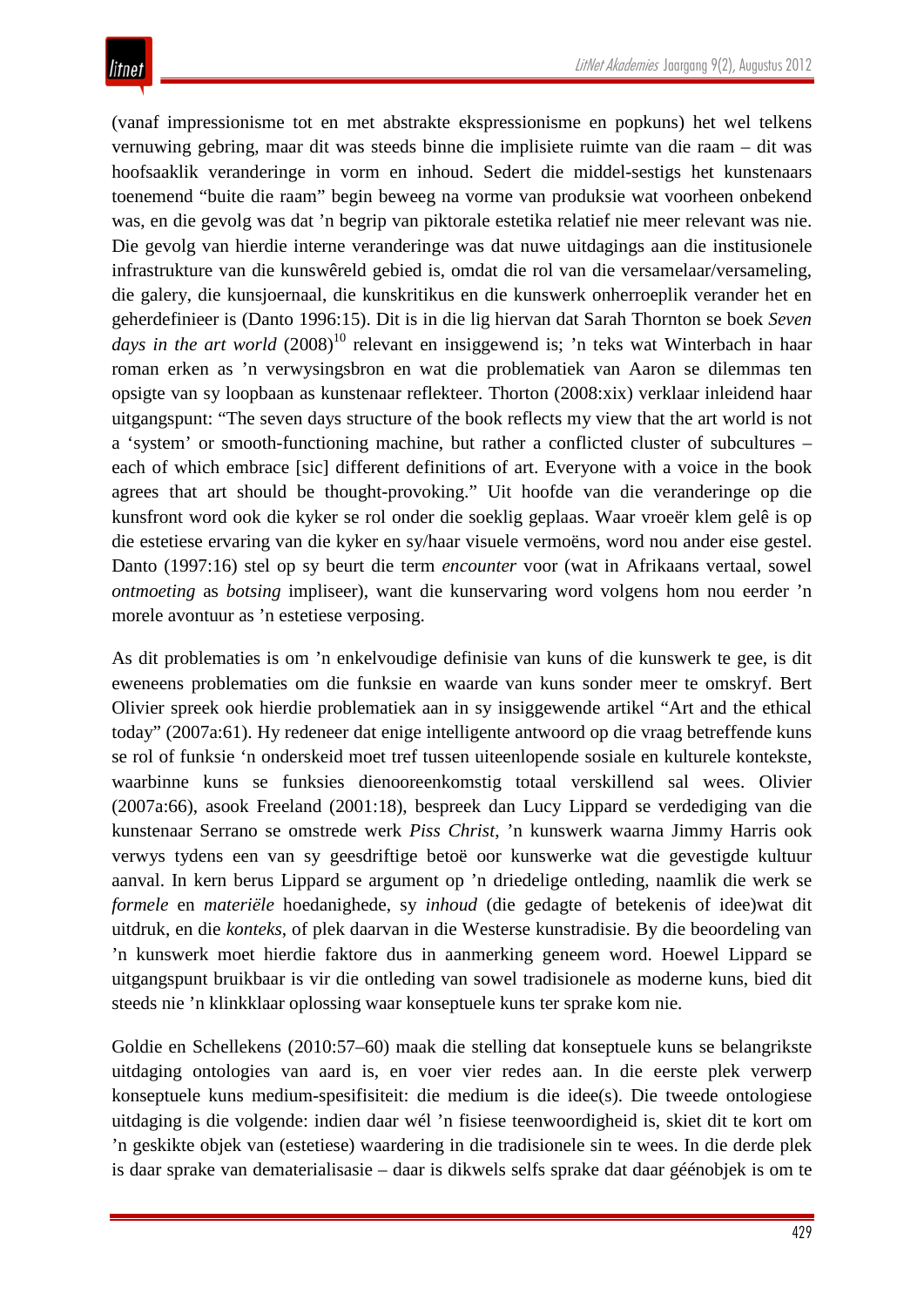waardeer nie. Die vierde uitdaging het te doen met die *idee-idee*, oftewel die idee van die *idee*  – konseptuele kuns werk met idees, met konsepte as die medium, en nie met vorme, kleur of materiale nie. Dit impliseer dat konseptuele kuns selfs *geen* fisiese teenwoordigheid behels nie – die kunstenaar Joseph Kosuth sê byvoorbeeld: "The 'art idea' and art are the same." Verdere eienskappe van konseptuele kuns is onder andere ook dat dit die estetiese verwerp, en die tradisionele definisie van kuns uitdaag, asook die tradisionele epistemologie (in dié sin dat kuns verstaan word as die uiting van perseptuele voorskrifte). Volgens Goldie en Schellekens (2010:33) is konseptuele kuns voorts linguisties, esoteries, ironies en selfrefleksief, en veral is dit dikwels diskoers-afhanklik vir die verstaan of waardering van die werk. Ook hierdie problematiek spreek die roman aan in die persoon van Jimmy Harris. (Later meer hieroor.)

James Sey identifiseer op sy beurt twee sleutelelemente binne die Westerse kunshistoriese paradigma ná die sogenaamde "konseptuele draai" van die 20ste eeu, naamlik die onvoorsiene ("contingency") en trauma (2010:440). Die doelstelling van die onvoorsiene (of toevallige) is 'n estetiese destabilisasie, terwyl die kunswerk ook aangewend word as 'n middel om die verwantskap tussen sosiale instellings en die voorwaardes wat dit stel vir representasie en betekenis te bevraagteken (Sey 2010:440).

In 'n besinning oor die waarde en funksie van kuns spreek Goldie en Schellekens (2010:132) die mening uit dat kuns ons help om ons menslikheid op 'n baie spesifieke wyse te waardeer. Hulle lê vervolgens 'n spesifieke verband tussen kuns en relasionaliteit met die volgende uitspraak: "So art can give us a sense of our shared humanity in a special way, relating what is presented to us, to our ethical lives, in the broadest possible sense of the word 'ethical'." Hulle haal dan Joseph Conrad se uitspraak oor relasionaliteit aan ter stawing van hulle eie argument. Volgens Conrad tree die kunstenaar in gesprek met "the subtle but invincible conviction of solidarity that knits together the loneliness of innumerable hearts; to the solidarity in dreams, in joy, in sorrow, in aspiration, in illusions, in hope, in fear, which binds men together, which binds together all humanity – the dead to the living and the living to the unborn" (Goldie en Schellekens 2010:132).

Dit is teen die voorgaande kunsteoretiese agtergrond dat *Die benederyk* gelees moet word en sekere sleutelpassasies om interpretasie vra. Winterbach se roman is gestruktureer rondom gedeeltes waarin die (bloed)verwantskap tussen Stefaans en Aaron ter sprake is, en gedeeltes waarin Aaron, die kunstradisie en relasionaliteit aan bod kom. In laasgenoemde passasies word daar dan ook eksplisiete uitsprake oor kunsopvattings gemaak. Aaron kan beskou word as 'n eksponent van die meer tradisionele kuns. Hoewel hy telkens verwys na sy werk se "vernuwende aspekte", geskied dit steeds binne die implisiete ruimte van die raam. Daar is talle verwysings na sy kunswerke se formele en materiële hoedanighede, soos die figuratiewe aanslag, die aanwending van die verf op doek, en veral sy eksperimente met kleurgebruik. Hy verwys na sy "gestroopte tematiek" (56) en "apokaliptiese beeldgebruik" (56) en "hy slaag daarin, dink hy, om twee konflikterende elemente in ewewig te hou: die formele orde en die burleske beeldgebruik wat dreig om hierdie orde omver te gooi" (56).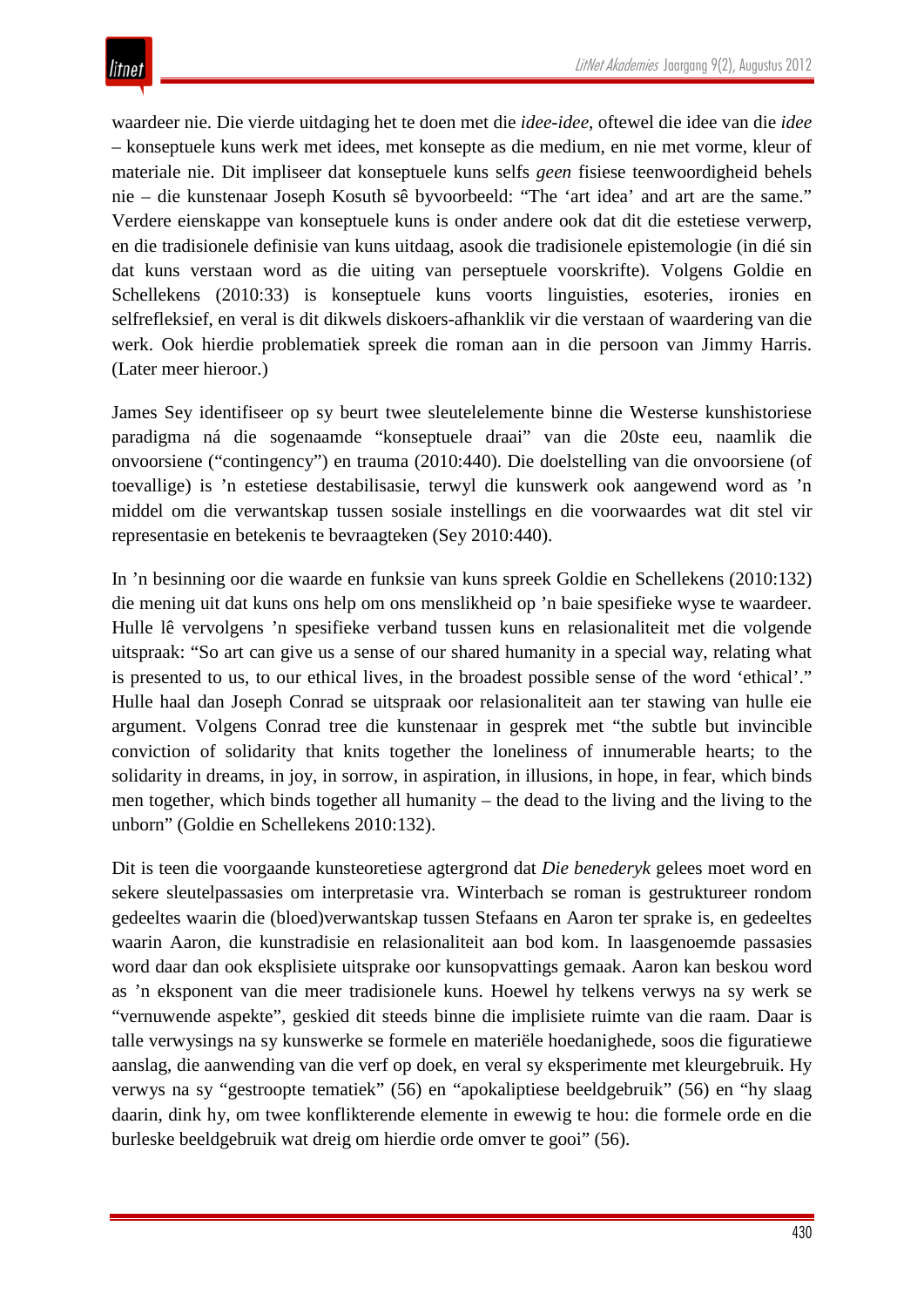Talle eksplisiete verwysings na voorgangerkunstenaars getuig van sy worsteling om 'n eie plek binne die groter Westerse kunstradisie te probeer bepaal, terwyl dit terselfdertyd relasionaliteit binne die kunshistoriese ontwikkelingsgang beklemtoon. Dit is Aaron se wens om een van die uitverkorenes te wees om in Berlyn aan 'n groeptentoonstelling deel te neem ten einde internasionale erkenning te kry. Tot sy groot ontsteltenis lyk dit egter of sy galeris, Eddie Knufelder, belangstelling in sy werk verloor het. Ná Aaron se herstel het Eddie slegs een keer 'n besoek aan sy ateljee gebring en dit het Aaron teleurgesteld en gefrustreerd gelaat, omdat hy tot die gevolgtrekking gekom het dat Eddie nie die vernuwing in sy werk opgelet of verstaan het nie.

Die onmag van ontoereikendheid en die gevoel dat die kreatiewe uitdrukkingsmiddele te kort skiet, is dus voortdurend by Aaron teenwoordig. Aaron neem gevolglik sowel sy eie figuratiewe skilderwerk en sy abstrakte fase as die werk van die uitverkore fiktiewe kunstenaars, Jimmy Harris ('n jong konseptuele kunstenaar met 'n obsessie oor destruktiewe kreatiwiteit), $11$  en Moeketsi Mosekede ('n polities korrekte kunstenaar; nie alleen is sy velkleur korrek nie, maar hy maak kunswerke van weggooimateriaal wat ook ekovriendelik is) krities in oënskou. Dit is in die lig hiervan dat die insident gelees moet word waartydens Aaron vir Jimmy Harris en Moeketsi Mosekede na Balmoral in die Natalse Middelland neem (60-6). Winterbach som (tong-in-die-kies) in hierdie gedeelte by monde van Jimmy, tot Aaron se groeiende irritasie, die rol van kuns in die 21ste eeu op, soos veral uiteengesit in *Seven days in the art world.* 

In teenstelling met Aaron se benadering tot kuns is die opvattings van Jimmy Harris as eksponent van konseptuele kuns. Jimmy Harris ondermyn veral die opvattings van kuns wat steeds by die tradisie aanleun. Hy verklaar sonder omhaal:

"Skilder is dood in hierdie land, my vriend. Daar is nie 'n enkele skilder hier wat worthwhile werk maak nie. Painting in hierdie land lags seriously behind." (60)

En ook:

"En painting is dood?" vra Aaron.

"Painting is nie dood nie. Painting kan nog altyd gejustify word. Maar dis heavily burdened, dit word gerule deur die tyranny of the object, die precious object." (64)

Opvallend is Jimmy Harris se gebruik van subversiewe taal<sup>12</sup> om sy luidrugtige opvattings uit te spel. Wanneer Jimmy op die toneel is, is hy gewikkel in 'n langdurig voortgesette eenrigtinggesprek waarin hy sy kunsopvattings uitspreek. Op hierdie wyse word die klem op woorde en die diskoersafhanklikheid van konseptuele kuns implisiet op die voorgrond geplaas. Hy formuleer hierdie aspekte trouens ook eksplisiet, soos blyk uit die volgende uitspraak:

Woorde sê hy. Hy werk op die oomblik met woorde; hy kombineer video en woorde. Hy isoleer en ondersoek hulle ideologiese load. Die woord dood, die woord destruction, die woord ondergang. *Untergang.* Die woord as 'n vorm van linguistic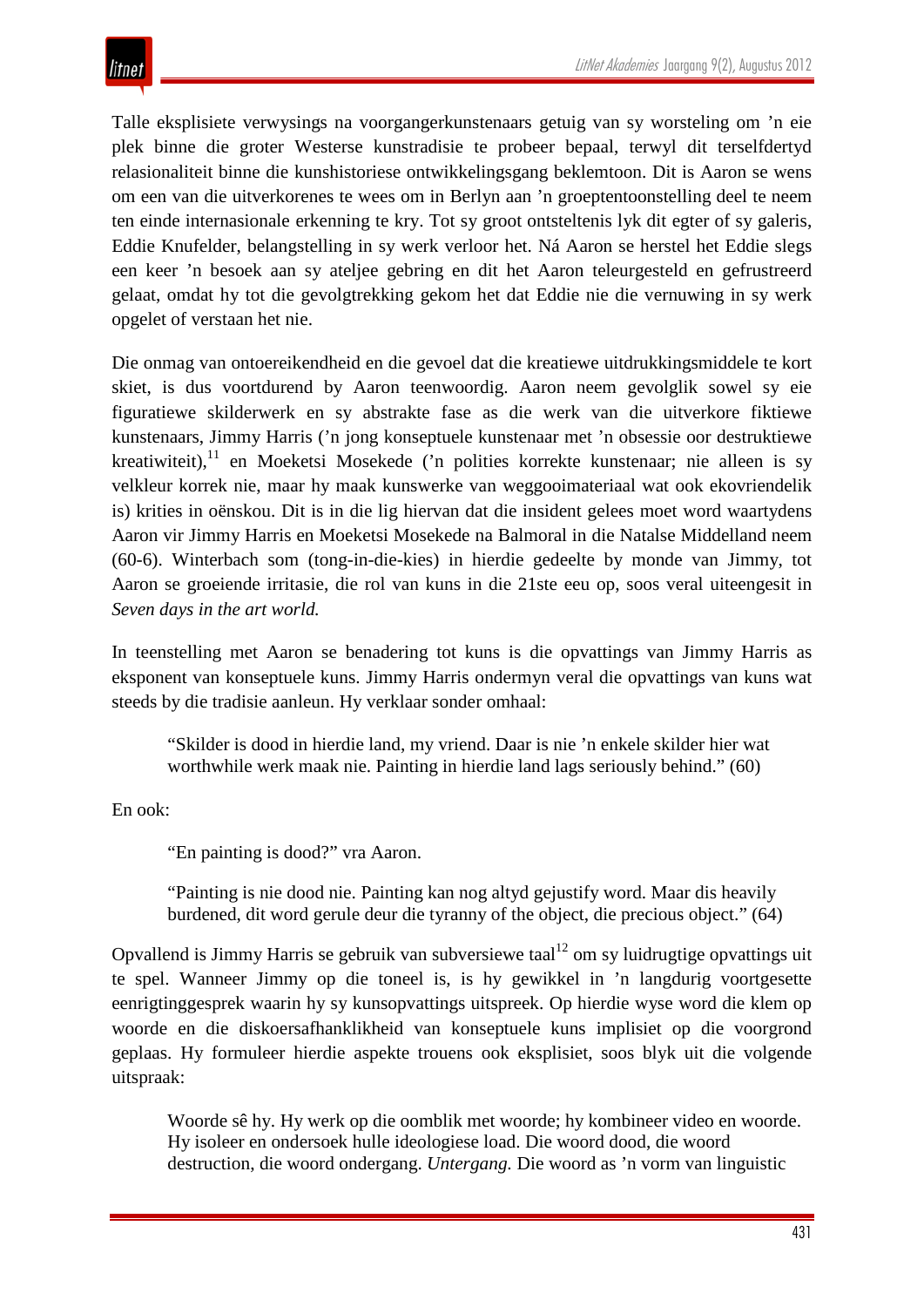repression. [...] die ideologiese load van die woord destruction, van die woord dood, sê Jimmy, dis wat hom interesseer. (66)

Vir Jimmy is die "cutting edge"-kunsuiting gesetel in die sogenaamde "deathworks", en dit is dan ook hierdie aspek van kuns waarmee hy homself besig hou en wat hy propageer.

Deathworks, sê Jimmy Harris, sê die sosioloog Philip Rieff, wat die term gemunt het, beskryf kunswerke wat 'n ondubbelsinnige aanval op iets vitaals in die gevestigde kultuur is. Rieff, sê Harris, betoog dat die belangrikste artistieke prestasies van die twintigste eeu hierdie sogenaamde deathworks is – kunswerke wat hoofsaaklik die bestaande kulturele norme oorskry of ontken, eerder as om hulle te bevestig of te onderskryf. Rieff verduidelik Harris, was veral geïnteresseerd in kunstenaars wat hulle liggame as kunswerke gebruik, en gewoonlik op sosiaal onaanvaarbare en veral afstootlike maniere. (79)

Dít, verduidelik Harris, is 'n radikale bevraagtekening van aannames, dit is kuns wat 'n genadelose aanval op 'n politieke sowel as 'n linguistieke realiteit loods, dit is sinvol, dit is relevant, omdat dit die strukture destabiliseer wat die samelewing normaliseer deur middel van die hegemonie van – outoritêre – taal en instelling. (80)

Jimmy se opvattings kan weer eens ook in verband gebring word met Sey (2010:439) se stelling dat trauma die kondisie van die moderne samelewing konstitueer: "[The] contemporary experience is either literally traumatic, in the sense of being psychically shocking or physically violatory; or symbolically traumatic, through the senses being overloaded with largely representational input."

### *4.3 Ontmoetings: Aaron en voorgangerkunstenaars*

In die gedeelte wat direk na Jimmy se relaas (60-6) tydens hul reis na die Middelland volg, word 'n verband gelê met die kunstenaar Joseph Beuys as Aaron oorval word met "heimwee na Joseph Beuys" (68):

Europees, dood, in gesprek met 'n dooie haas, vyf en twintig, dertig jaar gelede. Dit is na Beuys se werk wat hy nou wil terugkeer. Beuys in gesprek met die dooie haas, met goudblad bedek, Beuys met die coyote in 'n ruimte opgesluit, Beuys met sy formules en sy hoed, sy vilt en sy vet. Waansinnige, geniale, gedrewe Beuys, wat dit nodig gevind het om vir hom 'n alternatiewe kunstenaarspersona te skep. (68)

Beuys word allerweë beskou as een van die belangrikste voorlopers en eksponente van konseptuele kuns, en tog word daar in die roman 'n analogie tussen Beuys en Aaron gestel. Soos Aaron het ook Beuys afgedaal na die dieptes van die doderyk nadat sy vegvliegtuig gedurende die Tweede Wêreldoorlog afgeskiet is in 'n afgeleë streek van Krim. Hy is van 'n gewisse dood gered deur 'n groep stamlede van die plaaslike Tataars wat hom op tradisionele wyse gedokter het. Hulle het hom in dierevet en vilt toegedraai om sy liggaamshitte te behou totdat 'n Duitse reddingspan agt dae later opgedaag het. Volgens Weintraub (1996:181) was Beuys vir agt dae "simbolies dood", en sy bestempel sy herstel as 'n wonderbaarlike opwekking uit die dood. Beuys se vernuwende rol kan toegeskryf word aan sy opvattings van wat kuns is, en wat hy as die funksie van kuns beskou het. Soos Goya in die 19de eeu, is ook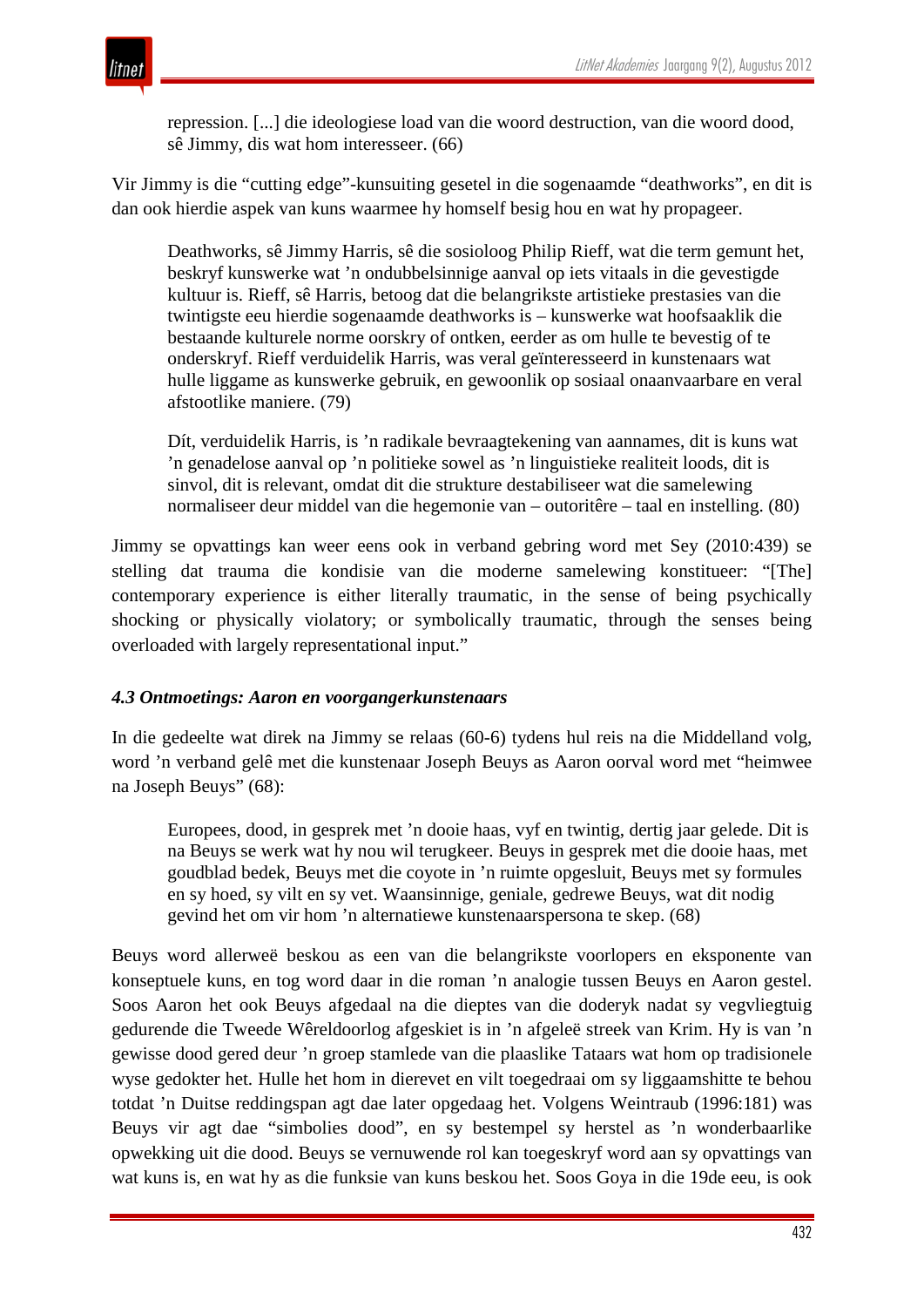Beuys 'n sosiale kommentator van die 21ste eeu. Weintraub (1996:179) verduidelik op kriptiese wyse: "He defined art as the warden of metaphysical awareness. It alone is capable of rescuing civilization. [...] Art can only assure salvation if its functions are extended beyond its conventional role. Instead of representing life, art must actually fashion life." Naas die gebruik van tradisionele materiale soos metaal, klei en klip, het hy ook nietradisionele materiale soos dierevet, vilt, seep en uitveërs gebruik. Belangriker is egter dat hy veral ook niemateriële fenomene soos taal, geluide en gebare ingespan het as deel van sy kunswerke. Vandaar ook dat Weintraub (1996:183) ten slotte daarop wys dat Beuys wel kunsobjekte geskep het, maar dat talle mense glo dat sy grootste kunswerk sy eie persona was. Die temas, motiewe en moraal van sy kuns is vervat in sy gesig en liggaam, sy houding, sy kleredrag, sy woorde en sy dade. Dit is hierdie fasette van Beuys as kunstenaar wat veral 'n verwantskap met die fiktiewe Jimmy Harris toon.

In die roman is daar voorts ook 'n duidelike verbintenis tussen die Spaanse skilder Francisco Goya (1746-1828) en Aaron, asook tussen Stefaans en Goya. Die belangrikste gemene deler is weer eens die afdaal na die benederyk – Stefaans as gevolg van sy verslawing, Aaron as gevolg van die siekte wat byna sy lewe geëis het, en Goya, wat ook as gevolg van 'n verwoestende siekte die dood in die oë moes kyk. Goya<sup>13</sup> word deur sommige kunskritici bestempel as die vader van moderne kuns, en sy plek as 'n onbetwiste genie is verseker in die kanon van die Westerse kuns. Sy kuns is tegelyk gewelddadig én beeldskoon. Gedurende sy leeftyd het hy die Amerikaanse en Franse Revolusies meegemaak, asook die verskrikkinge en wreedhede van die Spaans-Napoleontiese oorlog, wat dan ook neerslag in sy skilderwerk gevind het en wat eksplisiete sosiale kommentaar bied. Goya se bekende *Disasters of war* bied insgelyks 'n uitdaging aan die diskoers van estetika wat kuns in sy leeftyd gekenmerk het. Op persoonlike vlak het hy die diepste vlakke van hopeloosheid ervaar nadat 'n ernstige siekte hom doof gelaat het. Stefaans bied telkens inligting oor Goya as mens en as kunstenaar in sý eenrigtinggesprekke met Aaron:

Om sy genialiteit te realiseer, het Stefaans gesê, moes Goya afskeid doen van sy behoefte om mense te behaag. Sy doofheid, wat aanleiding gegee het tot sy afsondering het dit vir hom moontlik gemaak om intens te observeer. Goya het geskilder het Stefaans gesê, om te ontsnap aan sy sorge, waardeur hy so diep gekasty is. (Aaron het gewonder of dit 'n verhulde verwysing na Stefaans se eie situasie was.) (152)

Aaron se eie benadering tot sy skilderkuns kan egter ook met dié van Goya vergelyk word: "Die energie wat hy het, gebruik hy om te werk, lank reeds nie meer om vriendskappe te kultiveer nie. Skilder anker hom, dit gee betekenis aan sy lewe. Dit ís al so lank sy lewe. Dit is sy borswering, dit stuit sy val, dit besweer sy angs" (193). In hierdie uitspraak is terselfdertyd 'n eksplisiete kunsopvatting ingebed, want dit is 'n bevestiging van wat die persoonlike funksie en waarde van die kunspraktyk vir Aaron as beeldende kunstenaar is.

Stefaans maak vervolgens ook die volgende stelling:

"Waansin het Goya gefassineer! [...] Hy het sifilis geken! Hy het geweet waarheen sy doofheid hom gelei het. Hy was vertroud met demone. Hy was gefassineer deur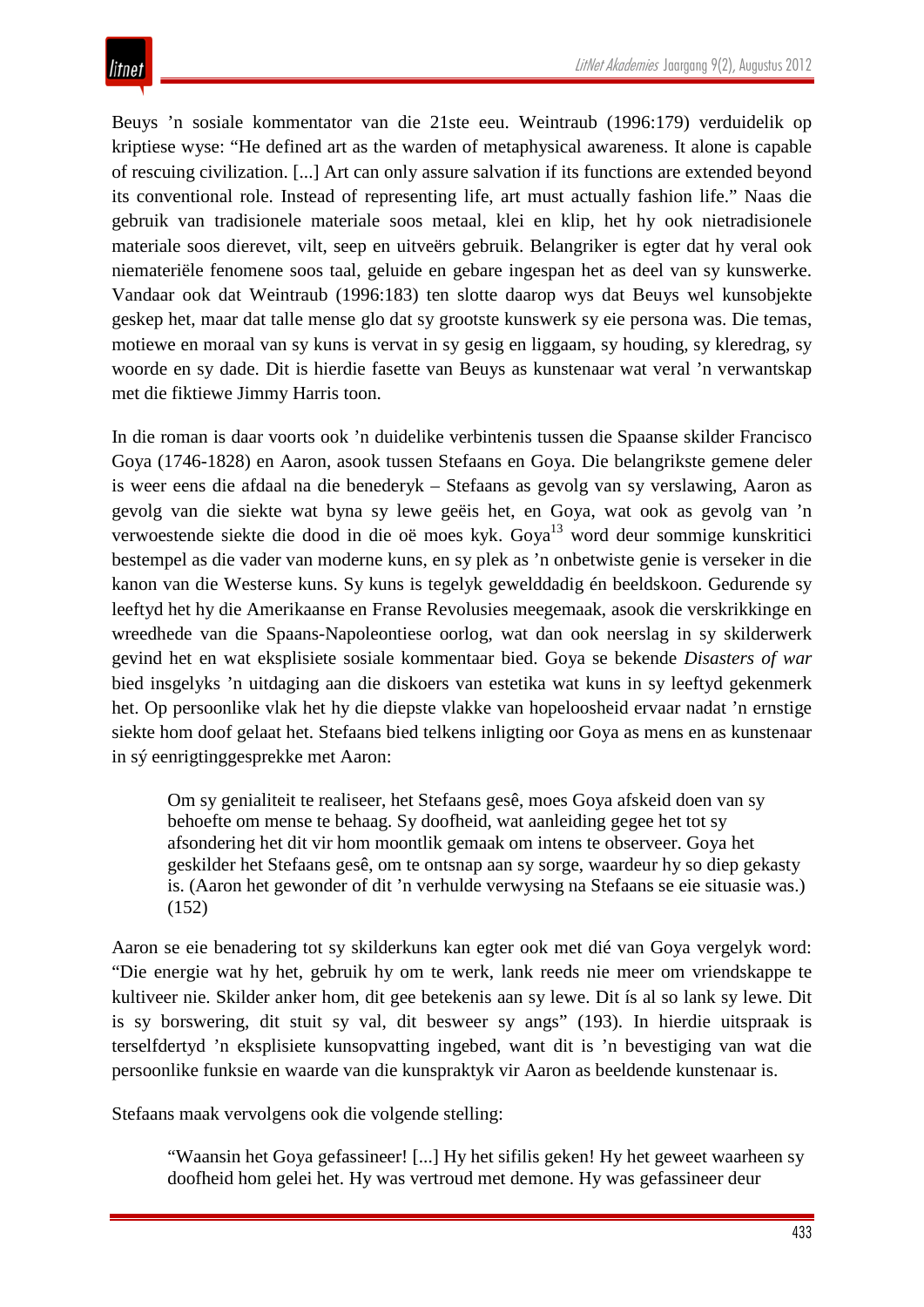hekse. Hy was geïntrigeer deur die groteske en die makabere. Wat het hy op die mure van sy huis geskilder?" (153)

Stefaans verwys hier na die sogenaamde "Swart skilderye" wat Goya op die mure van sy huis geskilder het, en wat beskou word as "die mees ontstellende in die ganse kunsgeskiedenis" (Freeland 2001:24). Hierdie skilderye kan waarskynlik geïnterpreteer word binne die konteks van die afdaal na die benederyk: dat die diepste dal van die doderyk onrepresenteerbaar is, en dat die mens nóg deur visie, nóg deur die krag van die verbeeldingsoog die dieptes van dié donkerte kan peil.

Die verwysings in die roman na die verwantskap tussen Goya en Aaron is talryk, soms eksplisiet en soms by implikasie. Na die dood van sy geliefde vrou en sy eie byna noodlottige siekte identifiseer Aaron "die reuk van siekte en ondergang" (31) in sy werk. Sy skilderwerk word insgelyks soos volg beskryf ('n beskrywing wat terselfdertyd ook op Goya se werk van toepassing gemaak kan word): "Nog meer kompromisloos. Die beeldgebruik beurtelings humoristies, beurtelings banaal, beurtelings apokalipties. Baksteenmure en tuimelende, afgekapte ledemate. 'n Kop wat soos 'n klip afrol teen 'n helling" (31–2).

Aaron was altyd 'n nagskilder (88), soos Goya, en daar is direkte verwysings na Goya se kleurgebruik (88) as Aaron sy eie werk in oënskou neem. "Burleske figure en apokaliptiese visioene" (57) kenmerk ook Aaron se werk in hierdie periode, en daar is selfs die direkte verwysing na swart mure soos dié van Goya: "As Aaron geïnteresseerd sou wees om te verkoop, het hy gesê, sou hy die skildery van die swart muur wou koop. Die swart muur het tot hom gespreek" (45). As Aaron sy persoonlike geskiedenis en sy ontwikkeling as kunstenaar beskryf (140–4), is daar ook verwysings na Goya, en die opvallendste analogie is die feit dat hy "sy eie lewe, sy wanhoop, sy liefde, node begin skilder [het]. [...] Sy werk het homself en sy benarde menslike posisie in 'n benarde heelal begin weerspieël" (143).

Na sy vrou se dood gaan Aaron op 'n pelgrimsreis na Madrid om troos te soek in die werk van Goya in die Prado: "Goya moes hom vertroos. Daarop het hy gereken" (147). Sy verdriet en harteleed word egter nie besweer nie, want die tekeninge en etse is verwyder om plek te maak vir 'n tydelike uitstalling – dus weer eens 'n sydelingse verwysing na die verlies van die begeerde beeld. Die ironie is dat Aaron wel die impak van Goya se genialiteit ervaar in die pelgrimskerk van San Antonio waar Goya na sy siekte 'n fresko, met die opwekking van 'n vermoorde as tema, geskilder het. Aaron word veral geboei deur die "lyk geskilder in tinte van groen. Die dooie, so onlangs teruggeroep uit die ryk van die skadu's" (150). In die daaropvolgende paragraaf is daar 'n beskrywing van die eerste simptome van Aaron se eie siekte, die siekte wat sý katabasis tot gevolg gehad het, en die verwantskap tussen homself en die gestorwe skilder, die skildery en die dood word dan treffend verwoord:

Uit daardie swawelagtige moeras het een nag 'n skim te voorskyn getree, met geel tande en tandvleise. Hierdie spookbeeld het teruggestaar na Aaron in die spieël. Dit was hy, hý was die persoon wat uit daardie somber en giftige wasem te voorskyn getree het. Gereed om 'n transaksie te beklink. Gereed om 'n akkoord aan te gaan, om tot die dood te onderhandel vir 'n herstel van sy verlies. (151)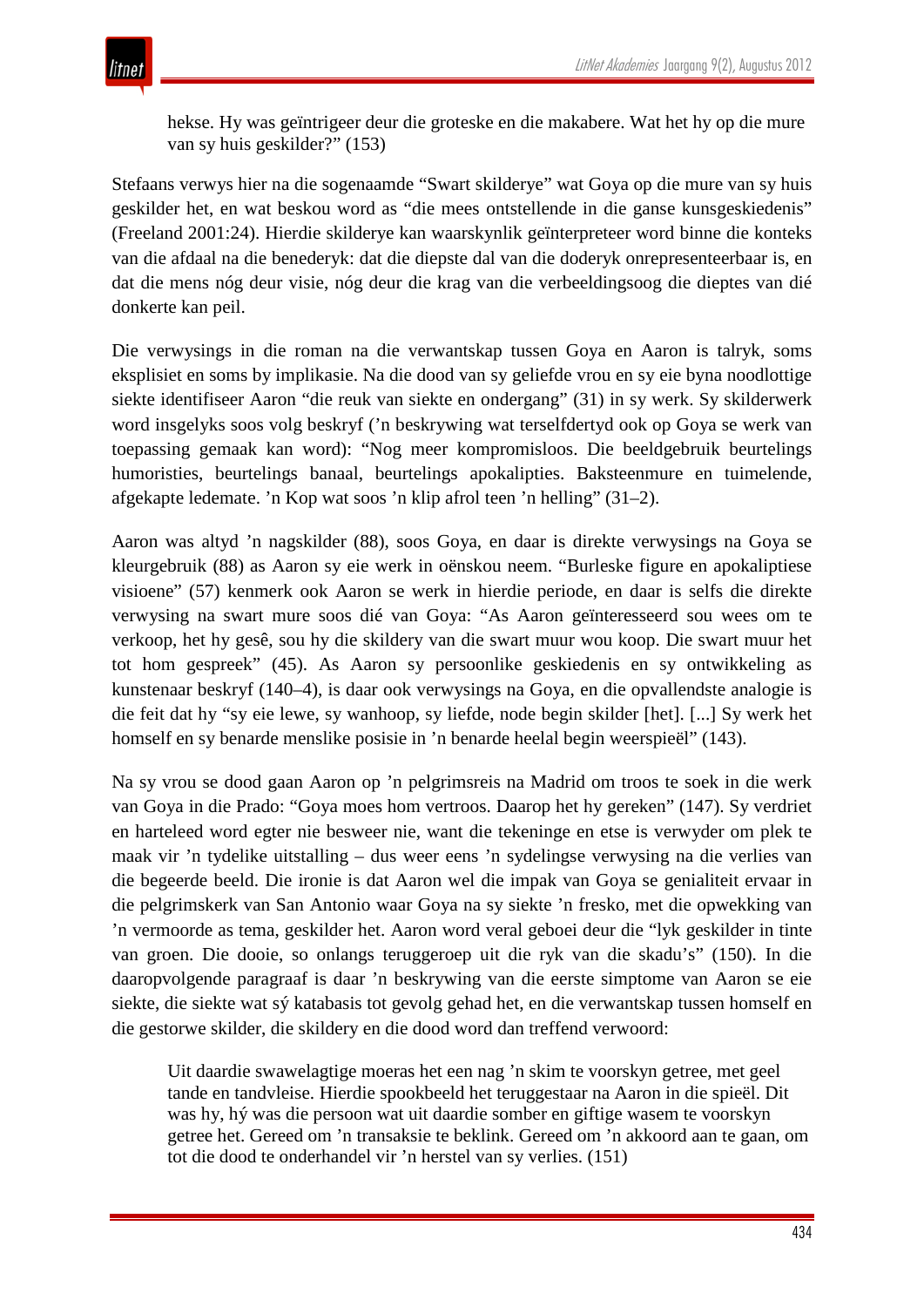Vergelyk die leser die verbintenisse wat in die roman gelê word tussen Aaron en Beuys, Aaron en Goya, en Aaron en Jimmy (ten spyte van Aaron se weersin in Jimmy se kunsopvatting), blyk daar betekenisvolle verbande te wees. As bindende faktor staan nie alleen die kreatiewe kunstenaarskap nie, maar ook die vernuwende denke, ten spyte van formele en materiële verskille. Daar is voorts ook sprake van 'n volgehoue bemoeienis met die dood en eie sterflikheid. Relasionaliteit word onderstreep op grond van hulle menslike beperktheid, want Aaron, Goya én Beuys het tydens hul leeftyd die ervaring van 'n katabasis*.* Dit is egter nie sonder ironie nie dat die verbintenis tussen Aaron en Jimmy Harris in die roman in terme van mortaliteit beskryf word: "Aaron weet ineens dat hy nooit meer van Jimmy ontslae sal wees nie, dat Jimmy Harris hom voortaan tot aan die einde van sy dae sal begelei. Doodsbegeleier" (79). Daar word in die loop van die roman telkens na Jimmy verwys as Aaron se doodsbegeleier, of as Boodskapper uit die doderyk, "want die dood het hom hoeka aan die enkel beet, daarvan is Aaron deeglik bewus" (67). Nadat Jimmy byvoorbeeld sy obsessie met deathworks en "die ideologiese load van die woord destruction,<sup>14</sup> van die woord dood" (66) verduidelik het, reageer Aaron geïrriteerd en bykans gewelddadig:

Wat de hel weet jy van die dood? wil Aaron uitroep. Hy wil die motor met skreeuende bande tot stilstand bring. Hy wil Jimmy uit die motor pluk. Hy wil hom aan sy skouers vat en hom skud tot sy tande ratel en vir hom sê: Wat weet jy van die dood, jou pôpô? Het jy hom al in die kamer langsaan gehoor? Het jy hom al sy skeergoed in die badkamer hoor uitpak? [...] Toe hy wegtrek, wil hy nog vir laas die venster afdraai en vir Jimmy roep: Die lewe haal ons almal vroeg of laat in, reken maar daarop! (66)

Aaron se waarskuwing is skreiend en ironies, want aan die einde van die roman is dit juis die jeugdige Jimmy wat sterf, terwyl Aaron nuwe moontlikhede vir sy loopbaan as kunstenaar in die vooruitsig stel.

Relasionaliteit setel egter nie alleen in bogenoemde fiktiewe en werklike kunstenaars se sterflikheid as menslike wesens nie, maar ook in hulle beperktheid as kunstenaars weens die onvermoë om die dood te representeer.<sup>15</sup> Goodwin en Bronfen (1993:7) voer aan dat representasie 'n oorspronklike teenwoordigheid voorveronderstel, en in die geval van die dood is dit duidelik paradoksaal. In enige representasie van die dood gaan dit om 'n opvallende afwesigheid, sodat die representasie self 'n wegbeweeg is van dit wat afgebeeld word. "Any representational discourse implies the muteness, absence, nonbeing – in short, the death – of the object it seeks to designate." Elke representasie van die dood is dus terselfdertyd 'n misinterpretasie. In aansluiting hierby is Van Alphen (1992:95) se argument oor die problematiek van die representasie van die sterwensproses verhelderend. Hy redeneer dat dit maklik is om die dood objektief te representeer: as die dood van iemand anders, as 'n dooie liggaam, of as die vrees vir die eie naderende dood. In al hierdie gevalle is die dood óf buite óf voor die subjek. Die objek van representasie is egter nie die subjek se ervaring van die dood (of die sterfproses) self nie. Dit is onmoontlik om dié belewing/ervaring van die dood te representeer, want om dood te wees, of in die proses van sterwe, kanselleer die moontlikheid uit om deel te hê aan die handeling van representasie. Die mens kan dus nie die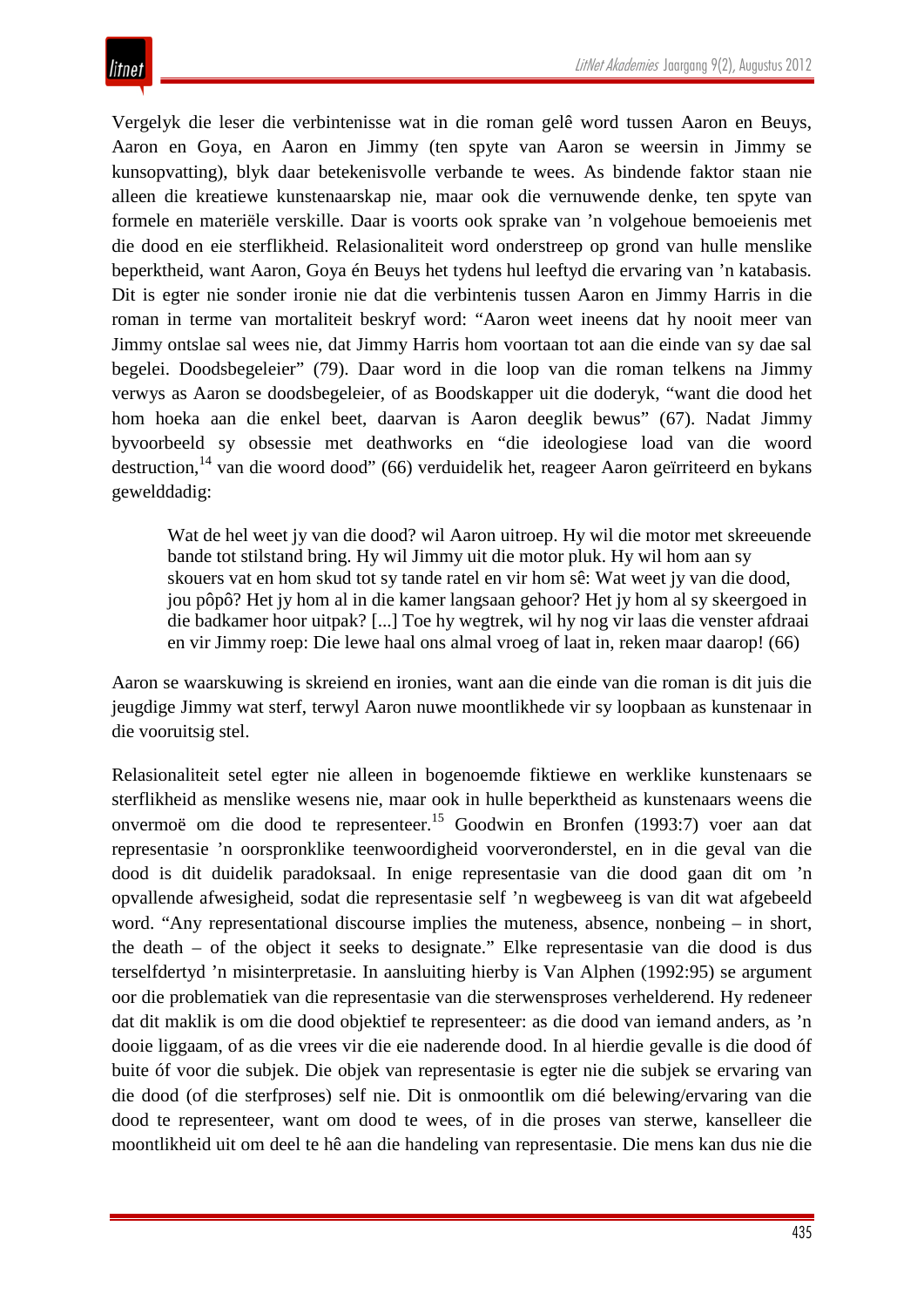dood in die eerste persoon en in die teenwoordige tyd vertel of beskryf nie. Hierdie aspekte van die doodsproblematiek kom ook in *Die benederyk* ter sprake.

Jimmy Harris as romankarakter is 'n ironiese bevestiging van die kunstenaar se onvermoë om die dood te representeer, selfs deur sy eie dood. Hy is terselfdertyd 'n illustrasie van die ontologiese vraag van konseptuele kuns, naamlik: "Waar is die kunswerk?", en van die verband tussen kuns en trauma waarvan Sey (2010) melding maak. Jimmy Harris se dood is naamlik die "finale kunswerk" van sy destruktiewe kreatiwiteit, die uiterste konsekwensie van sy deathworks. Na sy dood bly daar egter 'n vakuum, want nie alleen is die video weg nie, maar die inligting oor die aard van sy dood word weerhou, en boonop is sy lyk verwyder. Daar is dus uiteindelik geen sigbare of materiële bewys van die wyse waarop Jimmy gesterf het nie, en soos in konseptuele kuns bly slegs die *idee-idee* oor. Jimmy se finale neerdaal na die benederyk as gevolg van sy selfvernietigende kuns bied ook aan hom geen geleentheid vir terugkeer en *Nachträglichkeit* nie. As gevolg van die feit dat sy destruktiewe kuns in teenstelling staan met die helende werking van retrovisie en van die kuns, soos by Goya, Beuys en ander, ken hy ook geen relasionaliteit nie. Anders as by Aaron en Stefaans is daar by hom as romankarakter slegs selfvoldaanheid en geen soeke na lewensin nie, en gevolglik is hy 'n kontrasfiguur in die roman. Daar is vir hom geen "reddende koda" nie, en gevolglik kan hy geïnterpreteer word as 'n tipe "waarskuwingsteken", 'n karakter wat 'n kontras vorm met die moontlikhede van heling en herstel en vernuwing wat in die roman uitgebeeld word.<sup>16</sup>

### **5. Ten slotte**

Die kernaspekte van relasionaliteit en retrovisie wat deur Silverman geïdentifiseer is en wat ter sprake gekom het in *Die benederyk,* is relasionaliteit as gevolg van sterflikheid wat die mens met elke ander wese op aarde deel, en die helende krag van *Nachträglichkeit.* Deur retrovisie ontstaan die moontlikheid om sondes weg te was, om die dooies te wek en die verdeeldheid tussen mense gelyk te maak. Die problematiek wat die roman onder andere aanspreek, is 'n soeke na lewensin by sowel Stefaans as sy broer Aaron Adendorff, nadat elkeen neergedaal het na sy persoonlike hel en in die stadige proses van 'n terugkeer na die lig is. By albei is daar 'n worsteling met eie sondes, met die dood en gestorwe geliefdes, met gebroke verhoudings en die intense ervaring en verwerking van verlies.

Na sy katabatiese ervaring kom Stefaans tot insig in sy verwantskap met ander as vlees van sy vlees, en sy "bestaan as bewuste wese" mét 'n "begrensde liggaam" (275), dus in relasionaliteit. Hy keer dan sy blik na diegene wat hy agtergelaat het, hetsy dooies as lewendes, en so kom hy op die pad van vernuwing en regenerasie. Hy aanvaar sy lotsbestemming (243); herstel kontak met sy verlore broer; heel, deur retrospeksie, gebroke verhoudings met ontslape familie en vriende; en besweer sy diepgewortelde vrese (273) om uiteindelik bevryding te beleef (267).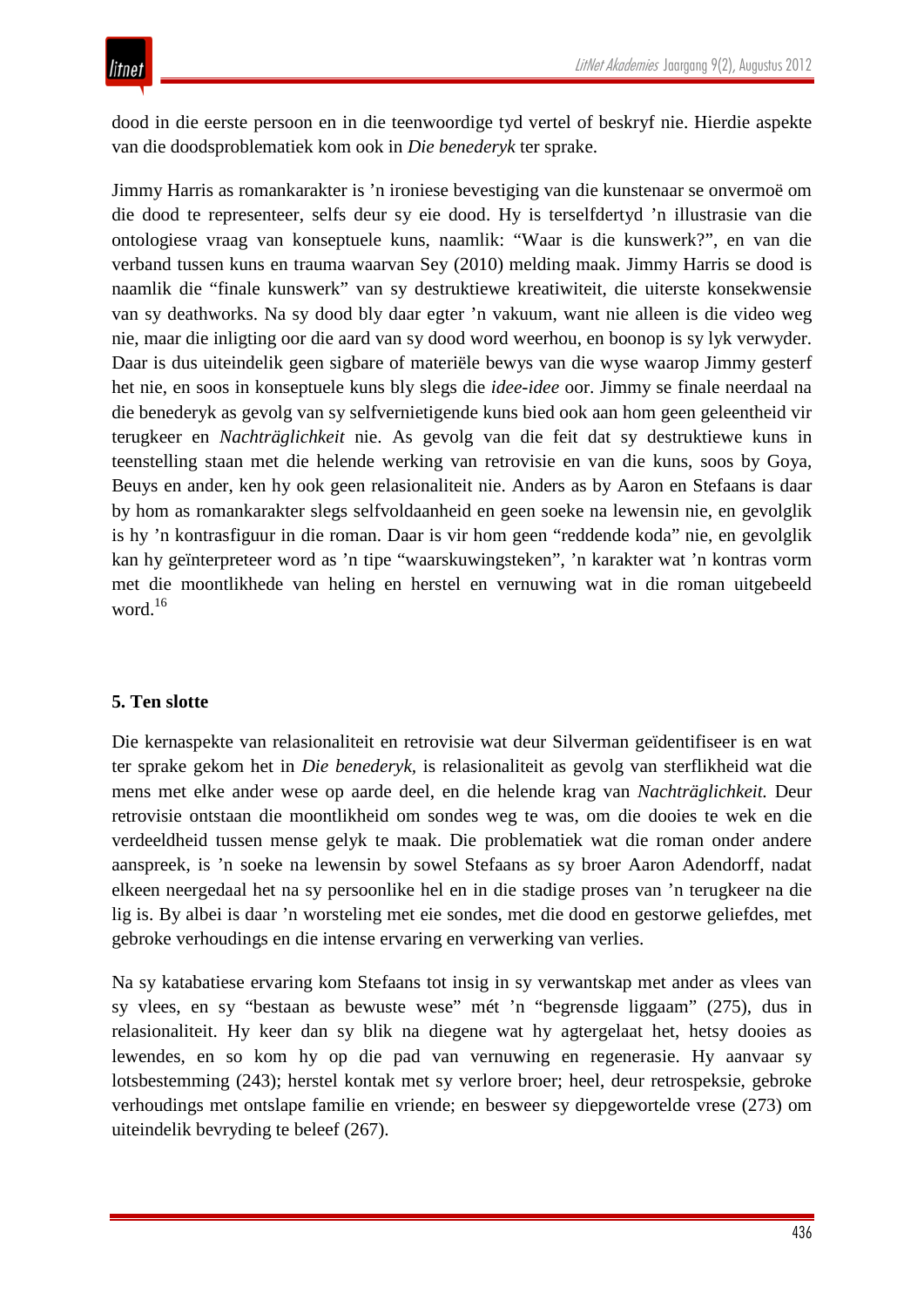Aaron se insig in relasionaliteit na sy hellevaart is eweneens gesetel in die ontologiese verwantskap tussen mense, maar sy retrovisie sluit óók 'n omvattende blik op die Westerse kunsgeskiedenis en talle voorgangerkunstenaars, met wie hy 'n verwantskap kan identifiseer ten einde 'n eie plek te bepaal, in. Vir Aaron is die wins van sy insigte in relasionaliteit dat hy opnuut die "verlore geliefde" ontdek in die terugwin van die beeld. Ook hý aanvaar aflegging en besweer sy angs. Ten slotte herstel Aaron ook verhoudings met die mense in die plaaslike kunskringe: Jimmy Harris, Eddie Knufelder en die varkhoewige nimfe. Vernuwing en regenerasie spreek ook uit sy hernude skeppingsdrif en die vooruitsig van 'n uitstalling in Berlyn. Die bevestiging van bloedverwantskap spreek uiteindelik die laaste woord, soos blyk uit die slotparagraaf van die roman: "Hy ontvang altyd elke boodskap van Stefaans met plesier, dankbaar vir die herstelde kontak met sy verlore broer" (335).

Ten slotte is dit duidelik dat Winterbach by monde van haar romankarakters eksplisiete uitsprake oor kunsteoretiese opvattings maak. Daar is dus sprake van 'n teksinterne poëtikale besinning. Hoewel hierdie poëtikale opvattings nie noodwendig aan die beeldende kunstenaar Winterbach geknoop kan word nie, bevestig dié narratief-filosofiese besinning oor die skeppende proses weer eens die besondere verwantskap tussen haar prosa en haar visuele ingesteldheid.

### **Bibliografie**

Adorno, T.W. 1997. *Aesthetic theory.* Vertaal deur R. Hullot-Kentor. Londen: The Athlone Press.

Atwood, M. 2002. *Negotiating with the dead. A writer on writing.* Cambridge: Cambridge University Press.

Breytenbach, B. 2011. *Die beginsel van stof.* Kaapstad en Pretoria: Human & Rousseau.

Butler, J. 2004. *Undoing gender.* Londen en New York: Routledge.

—. 2006. *Precarious life.* Londen en New York: Verso.

Danto, A. 1996. Why does art need to be explained? Hegel, Biedermeier, and the intractably avant-garde. In Weintraub 1996.

Falconer, R. 2005. *Hell in contemporary literature: Western descent narratives since 1945.*  Edinburgh: Edinburgh University Press.

Freeland, C. 2001. *But is it art?* Oxford: Oxford University Press.

Friedman, S.S. 2002. Spatialization: A strategy for reading narrative. In Richardson (red.) 2002.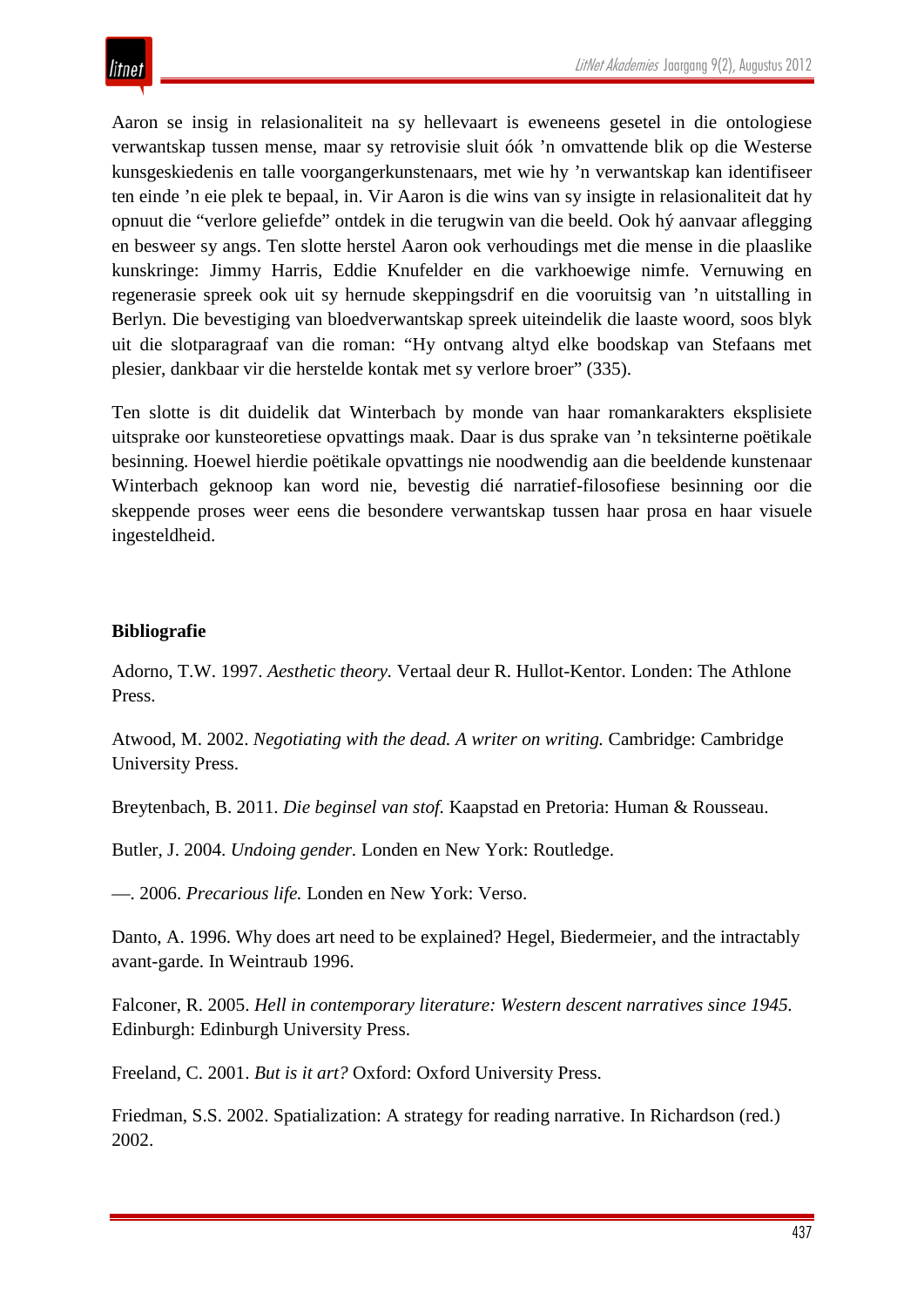

Goldie, P. en E. Schellekens. 2010. *Who's afraid of conceptual art?* Londen en New York: Routledge.

Goodwin, S. en E. Bronfen. 1993. Introduction. In Goodwin en Bronfen (reds.) 1993.

Goodwin, S. en E. Bronfen (reds.). 1993. *Death and representation.* Baltimore en Londen: The Johns Hopkins University Press.

Gouws, A. 2008. Ingrid Winterbach as skrywer en as beeldende kunstenaar – enkele beskouings. *Stilet*,XX(1):8–41.

Hauptfleisch, D.C. 1970. *Woordeboek van die Afrikaanse taal.* Stellenbosch: Buro van die WAT.

Hillman, J. 1979. *The dream and the underworld.* New York: Harper & Row.

Human, T. 2010. Hellevaart én herrysenis: Winterbach se *Die benederyk* 'n verbysterende boek. http://www.litnet.co.za (11 Augustus 2011 geraadpleeg).

Kundera. M. 2009. *Encounter.* Londen: Faber & Faber.

Lyotard, J-F. 1992. *The postmodern explained to children. Correspondence 1982-1985.*  Vertaal deur J. Pefanis en M. Thomas. Londen: Turnabout.

Mulder. E. 1987. *Freud en Orpheus. Of hoe het woord de muziek verdrong.* Utrecht: HES Uitgevers.

Olivier, B. 2007a. Art and the ethical today. *SAJAH*,(22)1:60–72.

—. 2007b. Beauty, ugliness, the sublime, and truth in art. *SAJAH*,(22)3:1–16.

Richardson, B. (red.). 2002. *Narrative dynamics. Essays on time, plot, closure, and frames.*  Columbus: The Ohio State University Press.

Sey, J. 2010. The trauma of conceptualism for South African art. *Critical Arts*,(24)3:438-56.

Silverman, K. 2009. *Flesh of my flesh.* Stanford: Stanford University Press.

—. 2010. Primal siblings. George Baker in conversation with Kaja Silverman. *Artforum*,XLVIII(6):177–83.

Smith, F. 2009. *Murder your darlings:* Breytenbach, die dood en die vrou. *Tydskrif vir Letterkunde*,46(2):97–110.

Thorton, S. 2008. *Seven days in the art world.* Londen: Granta.

Van Alphen, E. 1998. *Francis Bacon and the loss of self.* Londen:Reaktion Books.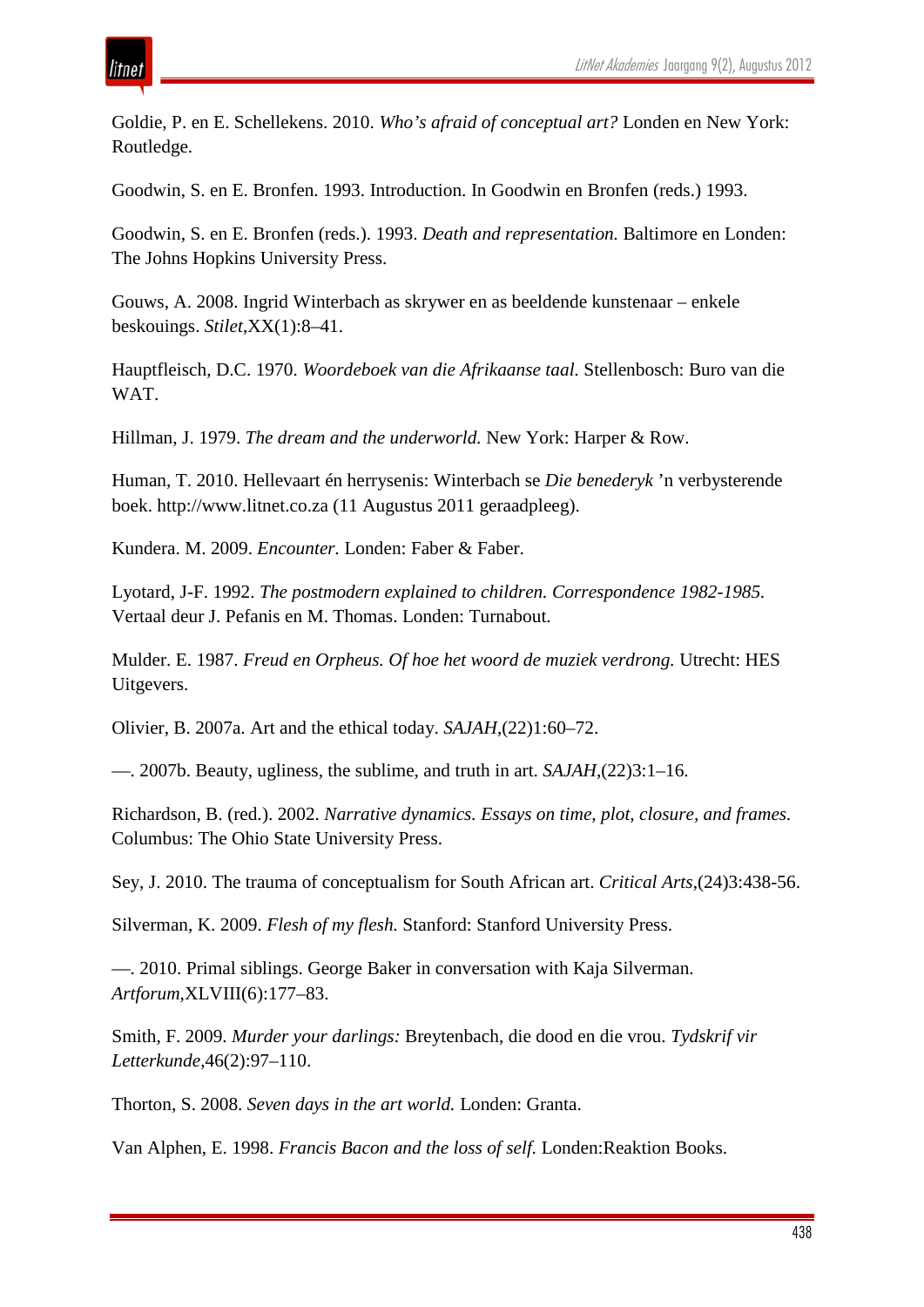Van der Elst, J. 1988. G. Achterberg (1905-1962). In Van der Elst, Ohlhoff en Schutte (reds.) 1988.

Van der Elst, J., C. Ohlhoff en H. Schutte (reds.). 1988. *Momente in die Nederlandse letterkunde.* Pretoria en Kaapstad: Academica.

Van der Merwe, C. 2010. *Die benederyk* is grootse literatuur met 'n ruim en ryk verwysingsveld. http://www.litnet.co.za (11 Augustus 2010 geraadpleeg).

Van Niekerk, M. 2010. *Die sneeuslaper.* Kaapstad en Pretoria: Human & Rousseau.

Weintraub, L. 1996. *Art on the edge and over. Searching for art's meaning in contemporary society 1970s-1990s.* Litchfield: Art Insight.

Williams, Z. 2006. Going ape. *The Guardian.*  http://www.guardian.co.uk/artanddesign/2006/jun/29/art.gender (8 November 2011 geraadpleeg).

Winterbach, I. 2008. Om jou die hemel en die hel te verbéél. *Stilet*,XX(1):6–7.

—. 2010. *Die benederyk.* Kaapstad en Pretoria: Human & Rousseau.

### **Eindnotas**

<sup>1</sup> 'n Bladsynommer sonder skrywersnaam en publikasiedatum verwys telkens na Winterbach (2010).

 $2$  Die lees van die psigiese aspek van die vertikale narratief sluit in 'n erkenning dat 'n teks gelees kan word as 'n linguistiese eenheid wat gestruktureer is soos 'n psige, met 'n bewussyn en 'n onbewussyn wat psigodinamies op mekaar reageer. Analogies gesproke is die teks soos 'n droom, die resultaat van 'n onderhandeling, waarin die begeerte om uitdrukking te gee én die behoefte om te onderdruk 'n kompromie afdwing in die vorm van 'n verdoeselde redevoering (Friedman 2002: 223).

<sup>3</sup> Hillman (1979:27) gee die volgende insiggewende inligting oor Hades: "Hades was of course the God of depths, the God of invisibles. He is himself invisible, which could imply that the invisible connection is Hades, and that the essential 'what' that holds things in their form is the secret of their death."

<sup>4</sup> Hierdie parafrase van Silverman se opvattings is 'n verkorte weergawe van haar argument wat ek in 'n artikel oor *Die sneeuslaper* (2009) van Marlene van Niekerk gebruik het. Die betrokke artikel, "By sý oë uit, by jóúne in" (99): relasionaliteit, visie en die dood in *Die sneeuslaper* (Marlene van Niekerk), is tans ter perse. *Die benederyk* en *Die sneeuslaper*  vertoon ooglopende ooreenkomstige aspekte ten opsigte van relasionaliteit en retrovisie, wat terselfdertyd die insigte van Silverman resoneer.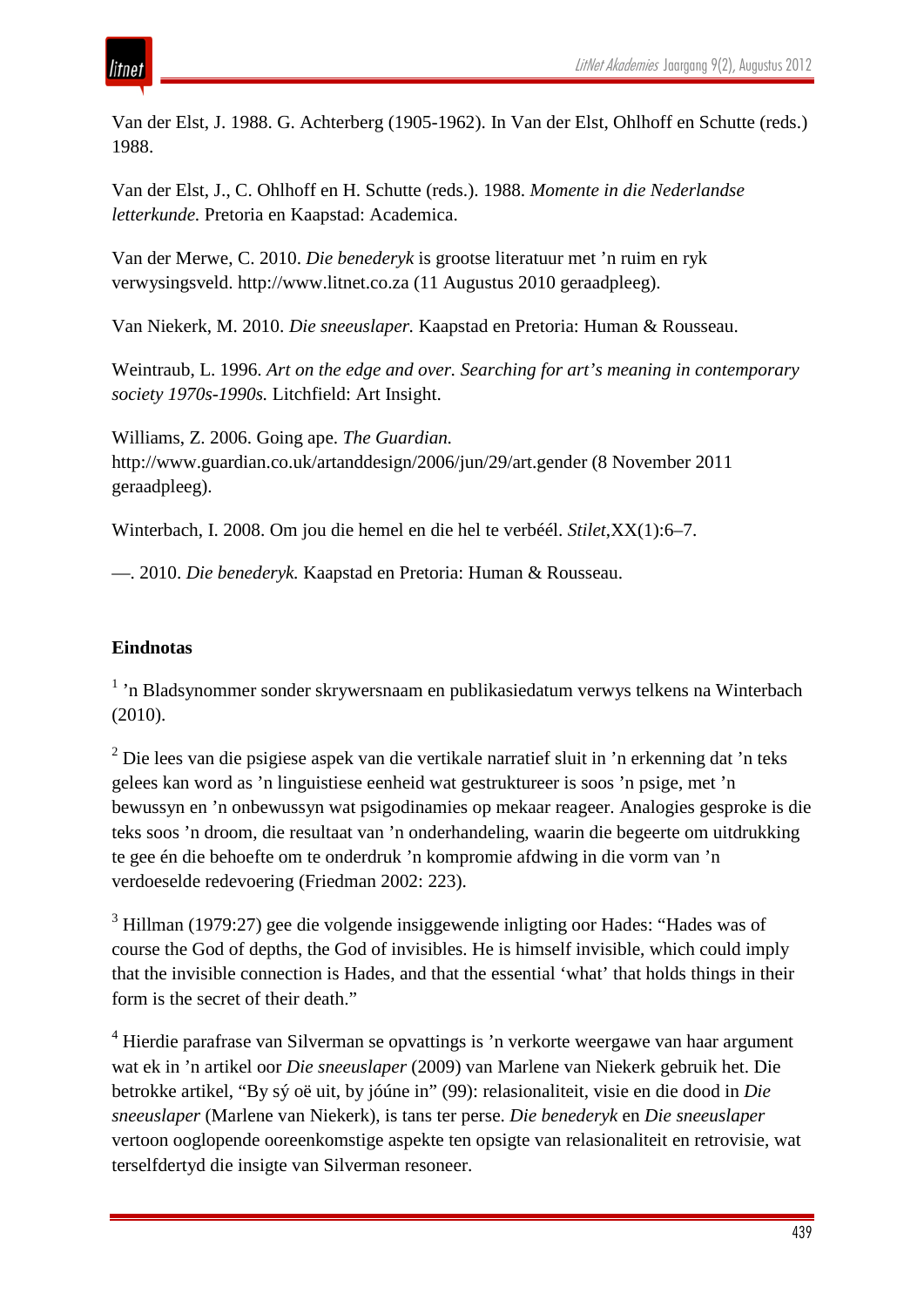## itnet

<sup>5</sup> Salomé het onder andere 'n kortstondige verhouding met Rainer Maria Rilke gehad. Sy het dan ook tot aan die einde van haar lewe met hom gekorrespondeer en was 'n groot invloed in sy lewe en werk. Sy was ook 'n student van Freud en het later onafhanklik van hom as psigoanalis gepraktiseer.

<sup>6</sup> Die wegkeer van die Ander kan in hierdie sin ook geïnterpreteer word as Adam en Eva se wegkeer van die *communitas* met God.

<sup>7</sup> Ook hierdie paragraaf stem woordeliks ooreen met 'n passasie in die *Sneeuslaper*-artikel. Ter wille van die argument word dit hier herhaal.

<sup>8</sup> Silverman (2009:70) wys daarop dat die digter Rilke dieselfde opvatting gehuldig het: "It was also because of Rilke's need to establish death as something that happens on the other side of the gender divide that he was unable to remain physically proximate to the women he loved."

<sup>9</sup> Vergelyk ook Breyten Breytenbach (2011:26) se gedig "die metafoor as skepper van betekenis":

ek gee my ma die skuld deur geboorte aan my te verleen het sy my uitgelewer aan die dood.

 $10$ Thorton (2008) verdeel die sewe dae in sewe rolspelers, naamlik die veiling, die kritikus, die fair, die prys, die tydskrif, die studio besoek en die biënnale.

<sup>11</sup> Olivier (2007b:2) verduidelik: "[T]he logic of modernity has been characterized as 'creative destruction' and 'destructive creation' by several thinkers from Goethe to Nietzsche and Schumpeter." Hy haal Harvey se uitspraak aan: "How could a new world be created, after all, without destroying much that had gone before?".

 $12$  Gouws (2008:22) gee te kenne dat hierdie eienskap ook by Winterbach self aanwesig is. Onder die hofie "Swak smaak: die gebruik van Engelse woorde en anglisismes" maak hy die volgende stelling: "Sowel die tekeninge as die prosa word gekenmerk deur talle 'onsuiwerhede', talle bewus omarmde 'smette', waarvan die gebruik van Engelse uitdrukkings maar een voorbeeld is."

<sup>13</sup> Gouws (2008:12) wys daarop dat Goya se oorlogsketse en ontluisterende afbeeldings van die koningshuis 'n vroeë visuele invloed op Winterbach was.

<sup>14</sup> Gouws (2008:22) maak dié insiggewende stelling oor Winterbach se beeldende werk: "Die skeppingsproses het 'n intrinsiek destruktiewe kant, ook wat betref die aanvanklike gedaantes van die kunswerk in wording."

<sup>15</sup> Die kunstenaar Damien Hirst spreek hierdie problematiek aan in sy nou reeds bekende kunswerk van 'n haai in formalien, met die titel *The physical impossibility of death in the mind of someone living.*